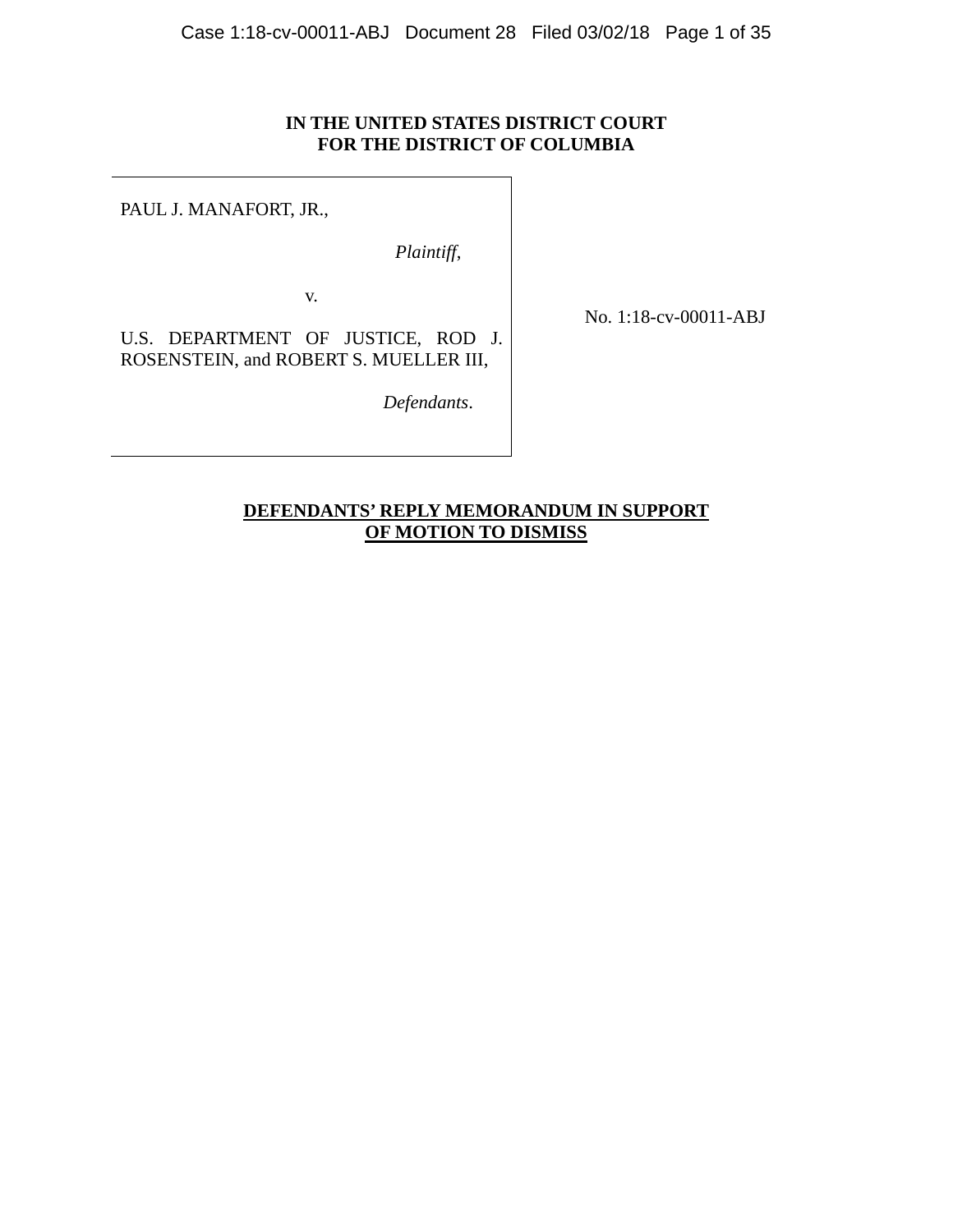# **TABLE OF CONTENTS**

| I.  | Manafort Cannot Use a Civil Lawsuit to Challenge His Ongoing Criminal |    |                                                                         |  |  |  |
|-----|-----------------------------------------------------------------------|----|-------------------------------------------------------------------------|--|--|--|
|     | A.                                                                    |    | Manafort's Attempt to Re-Characterize His Requested Relief Does Not     |  |  |  |
|     | <b>B.</b>                                                             |    |                                                                         |  |  |  |
|     |                                                                       | 1. |                                                                         |  |  |  |
|     |                                                                       | 2. | Manafort Fails to Distinguish Deaver and Other Binding D.C.             |  |  |  |
|     |                                                                       | 3. | The Underlying Principles Confirm that This Case Must Be                |  |  |  |
|     | $C$ .                                                                 |    | There Is No Bad-Faith Harassment Warranting an Exception to Younger  13 |  |  |  |
| II. |                                                                       |    | Count I Should Be Dismissed Because it is Not a Cognizable APA Claim 14 |  |  |  |
|     | A.                                                                    |    | Manafort Has an Adequate Remedy Available in His Criminal Action 14     |  |  |  |
|     | <b>B.</b>                                                             |    | The APA Does Not Permit a Private Party to Challenge DOJ Prosecutorial  |  |  |  |
|     |                                                                       | 1. | The Special Counsel Regulations Provide No Rights to Manafort  15       |  |  |  |
|     |                                                                       | 2. | Manafort Does Not Satisfy the Zone of Interests Requirement 17          |  |  |  |
|     |                                                                       | 3. | The Appointment Order Does Not Constitute Final Agency Action  20       |  |  |  |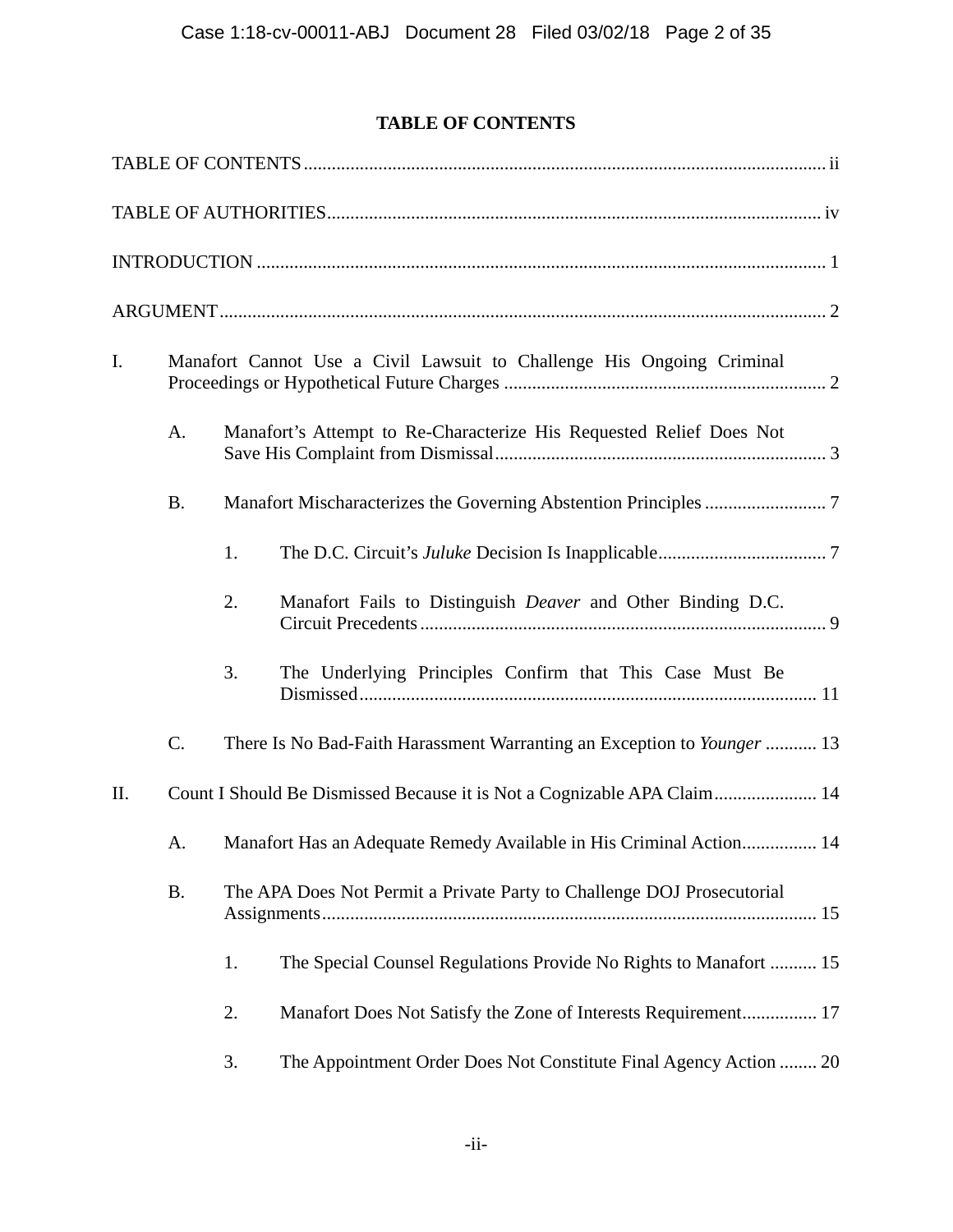| III. |           |                                                                         |    |  |  |
|------|-----------|-------------------------------------------------------------------------|----|--|--|
|      | A.        | Manafort's Claim that the Special Counsel Has Exceeded the Scope of     |    |  |  |
|      | <b>B.</b> | Manafort Should Not Be Permitted to Raise a New Ultra Vires Theory that |    |  |  |
|      | C.        |                                                                         |    |  |  |
|      |           |                                                                         | 25 |  |  |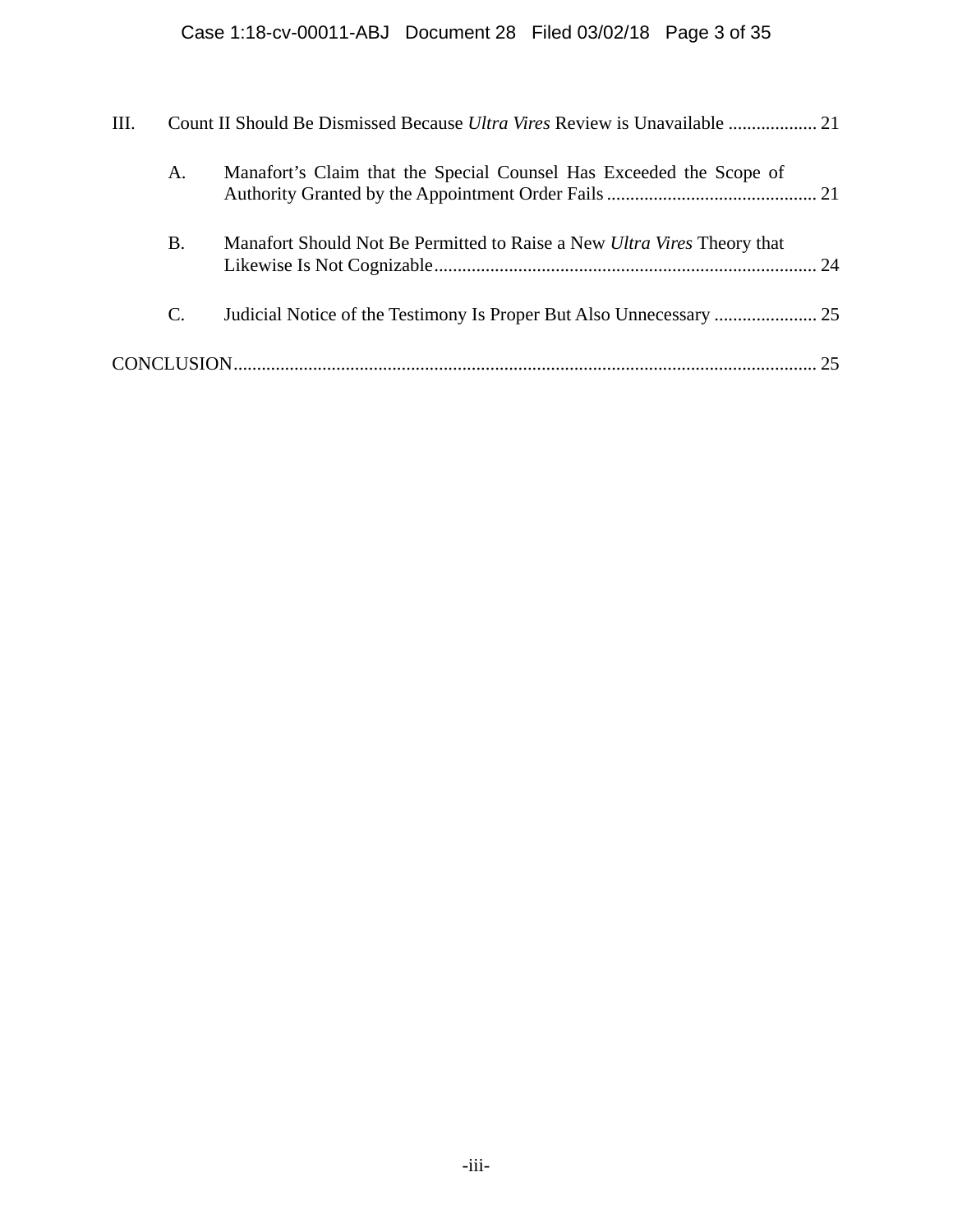# **TABLE OF AUTHORITIES**

# **CASES**

| 31 Foster Children v. Bush,                                               |  |
|---------------------------------------------------------------------------|--|
| Air Transp. Ass'n of Am. v. FAA,                                          |  |
| Am. Farm Lines v. Black Ball Freight Serv.,                               |  |
| Am. Fed'n of Gov't Emps., AFL-CIO v. Rumsfeld,                            |  |
| Andujar v. City of New York,                                              |  |
| Armstrong v. Exceptional Child Ctr., Inc.,                                |  |
| Arpaio v. Obama,                                                          |  |
| Ballard v. Wilson,                                                        |  |
| Bd. of Governors of Fed. Reserve Sys. v. MCorp Fin., Inc.,                |  |
| Bice v. La. Pub. Def. Bd.,                                                |  |
| Bond v. United States,                                                    |  |
| Christoforu v. United States,                                             |  |
| Cinema Blue of Charlotte, Inc. v. Gilchrist,                              |  |
| Citizens for Responsibility & Ethics in Wash. (CREW) v. Dep't of Justice, |  |
| City of Oakland v. Lynch,                                                 |  |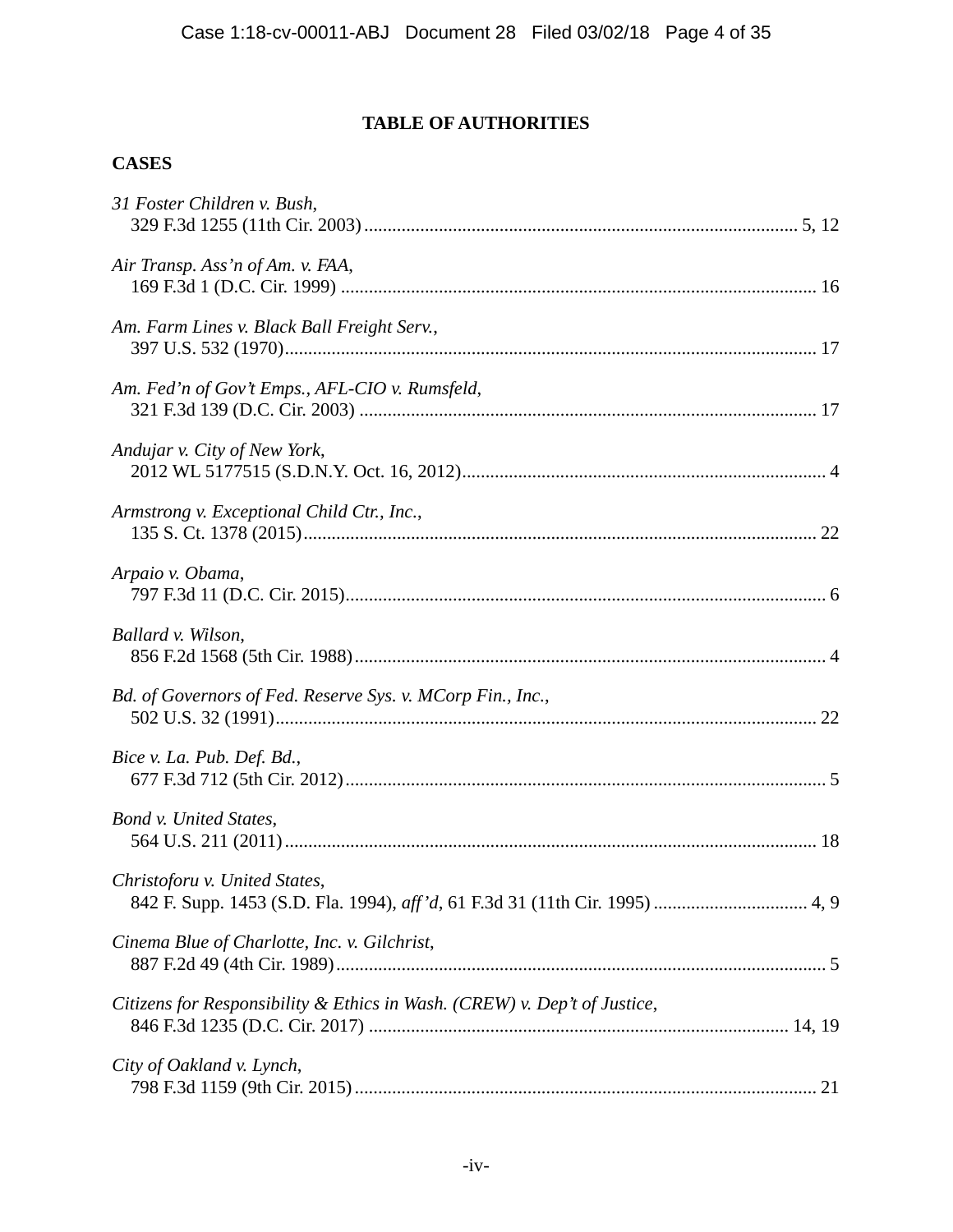# Case 1:18-cv-00011-ABJ Document 28 Filed 03/02/18 Page 5 of 35

| Cobbledick v. United States,                                     |  |
|------------------------------------------------------------------|--|
| Colonial First Properties, LLC v. Henrico Cty.,                  |  |
| Council of and for the Blind of Del. Cty. Valley, Inc. v. Regan, |  |
| Deakins v. Monaghan,                                             |  |
| Deaver v. Seymour,                                               |  |
| *Deaver v. Seymour,                                              |  |
| Deaver v. United States,                                         |  |
| Defs. of Wildlife v. Jackson,                                    |  |
| Di Bella v. United States,                                       |  |
| Doran v. Salem Inn, Inc.,                                        |  |
| Friends of the Earth, Inc. v. Laidlaw Envtl. Servs. (TOC), Inc., |  |
| FTC v. Standard Oil Co. of Cal.,                                 |  |
| Garcia v. Vilsack,                                               |  |
| Gardner v. Luckey,                                               |  |
| Gerstein v. Pugh,                                                |  |
| Gilbertson v. Albright,                                          |  |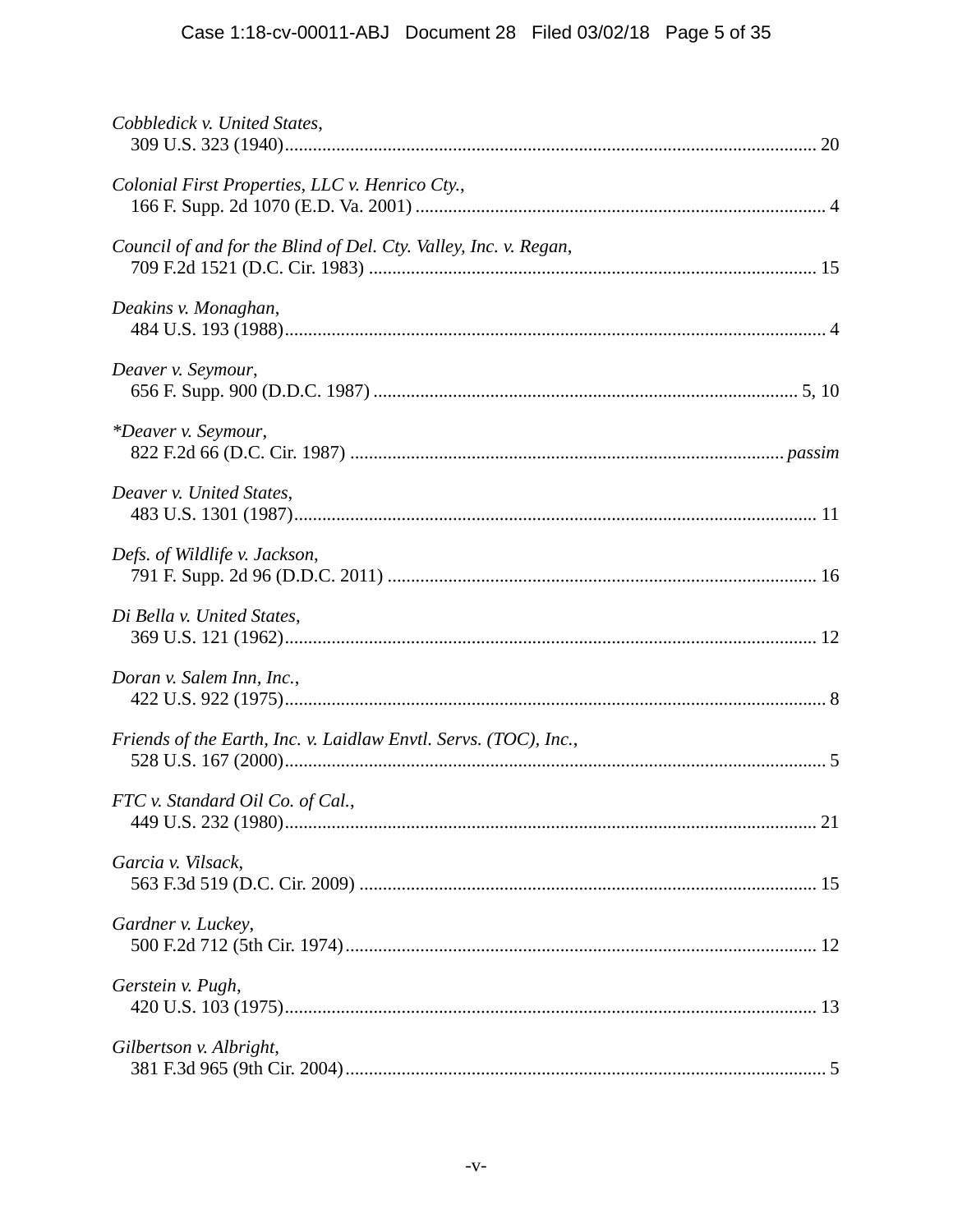| Hartford Assocs. v. United States,                      |
|---------------------------------------------------------|
| Hicks v. Miranda,                                       |
| Hurd v. Dist. of Columbia,                              |
| *In re Al-Nashiri,                                      |
| *In re Sealed Case,                                     |
| Joseph A. ex rel. Corrine Wolfe v. Ingram,              |
| Juidice v. Vail,                                        |
| Juluke v. Hodel,                                        |
| Kingman Park Civic Ass'n v. Gray,                       |
| Kugler v. Helfant,                                      |
| Larson v. Domestic & Foreign Commerce Corp.,            |
| Leedom v. Kyne,                                         |
| Lexmark Int'l, Inc. v. Static Control Components, Inc., |
| Lopez v. FAA,                                           |
| Lujan v. Nat'l Wildlife Fed'n,                          |
| Middlesex Cty. Ethics Comm. v. Garden State Bar Ass'n,  |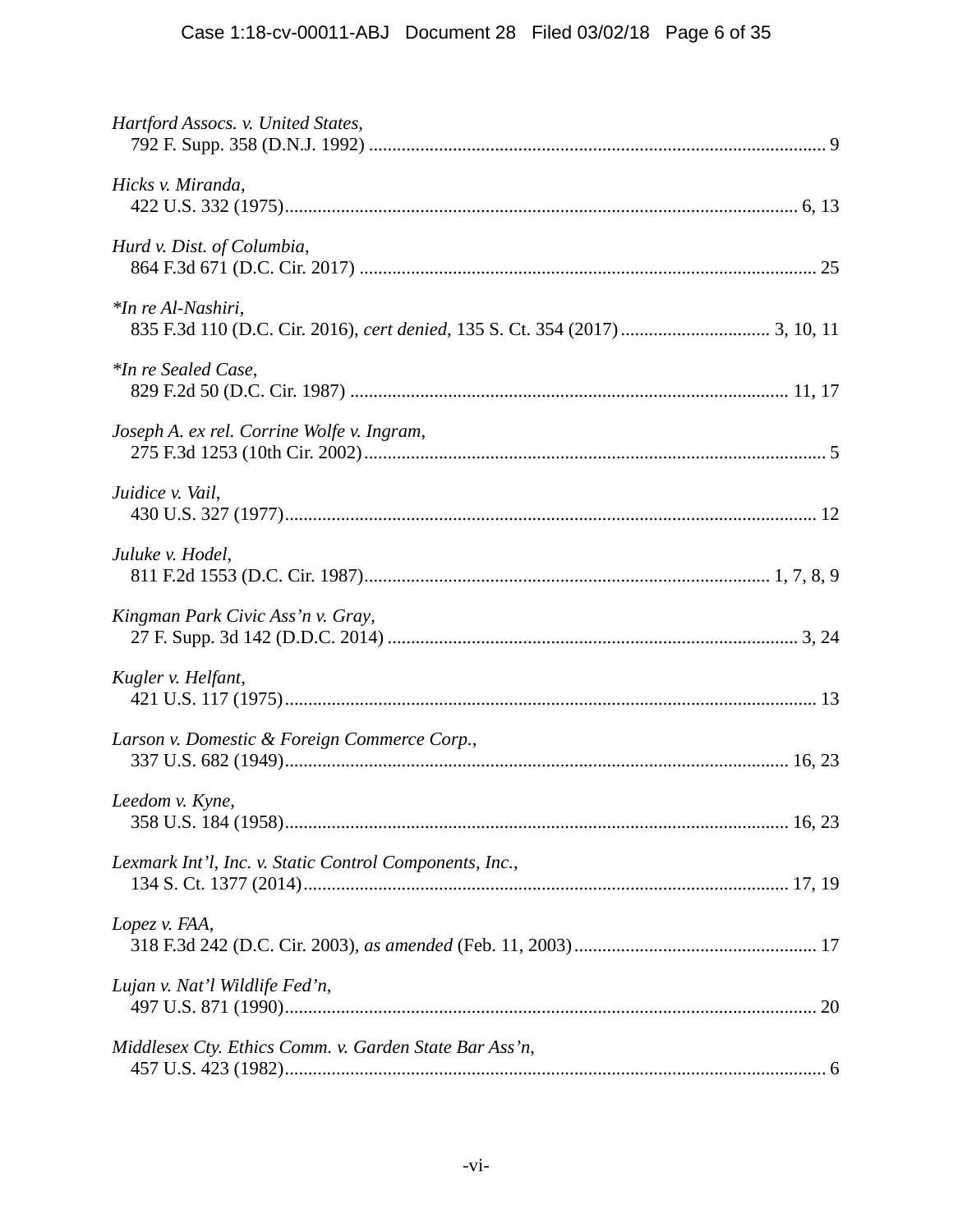| Miranda v. Gonzales,                                              |
|-------------------------------------------------------------------|
| Moore v. Sims,                                                    |
| Nat'l Fed'n of Fed. Emps. v. Cheney,                              |
| Navegar, Inc. v. United States,                                   |
| North v. Walsh,                                                   |
| $O'$ Shea v. Littleton,                                           |
| Pa. R.R. Co. v. Dillon,                                           |
| Palmer v. City of Chicago,                                        |
| Pennzoil Co. v. Texaco, Inc.,                                     |
| Perez v. Ledesma,                                                 |
| Phelps v. Hamilton,                                               |
| Prisology v. Fed. Bureau of Prisons,                              |
| Redner v. Citrus Cty.,                                            |
| Reliable Automatic Sprinkler Co. v. Consumer Prod. Safety Comm'n, |
| Reporters Comm. for Freedom of Press v. AT&T Co.,                 |
| Samuels v. Mackell,                                               |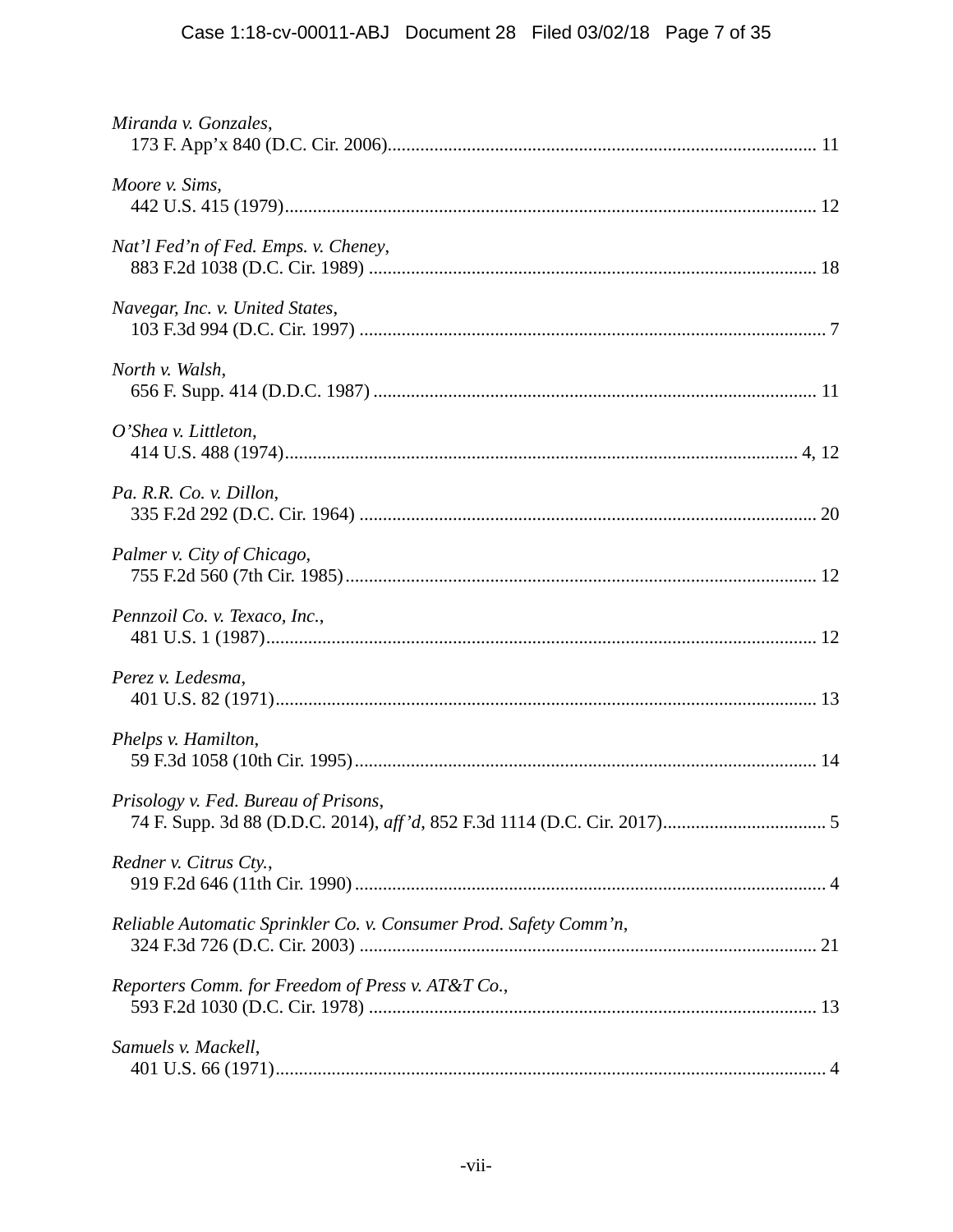| Spargo v. N.Y. State Comm'n on Judicial Conduct, |
|--------------------------------------------------|
| Susan B. Anthony List v. Driehaus,               |
| Tellabs, Inc. v. Makor Issues & Rights, Ltd.,    |
| Town of Stratford v. FAA,                        |
| United Books, Inc. v. Conte,                     |
| United States v. Caceres,                        |
| Williams v. Lew,                                 |
| Women's Equity Action League v. Cavazos,         |
| *Younger v. Harris,                              |
| <b>STATUTES</b>                                  |
|                                                  |
|                                                  |
|                                                  |
|                                                  |
|                                                  |
|                                                  |
|                                                  |
| <b>RULES</b>                                     |
|                                                  |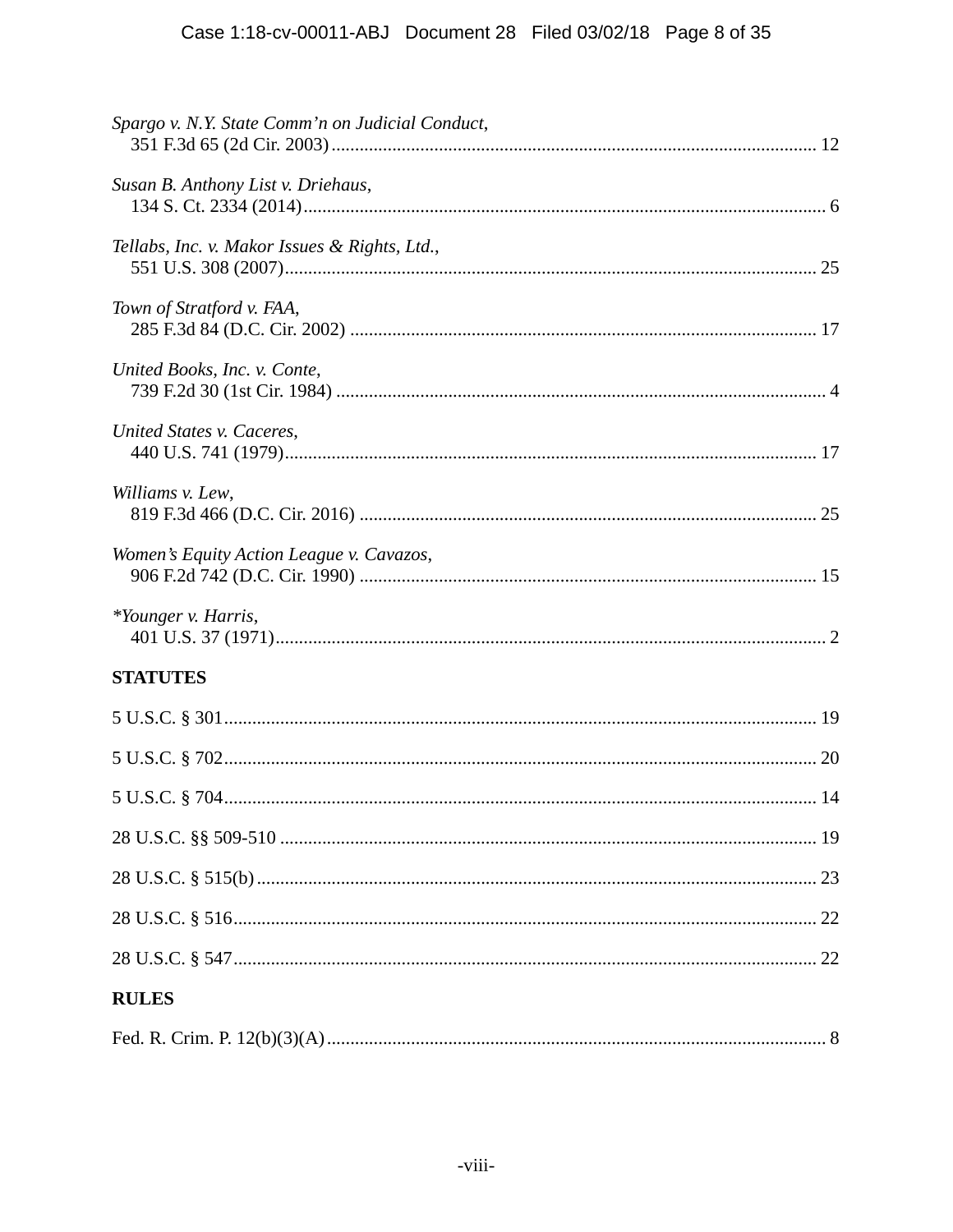# **REGULATIONS**

| Office of Special Counsel, |  |
|----------------------------|--|
| <b>OTHER AUTHORITIES</b>   |  |
|                            |  |
|                            |  |
|                            |  |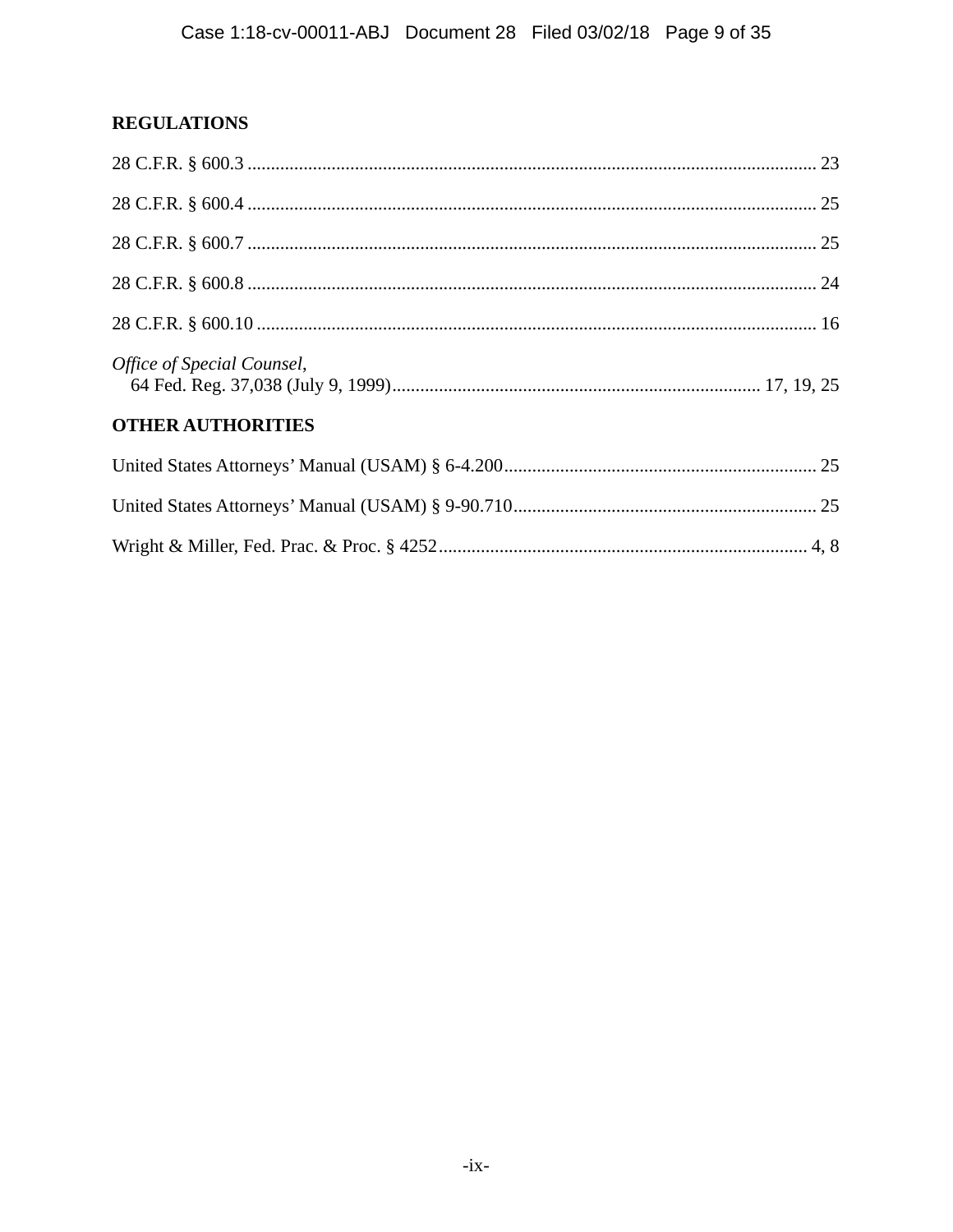# **INTRODUCTION**

Plaintiff Paul J. Manafort Jr. is now a defendant in two criminal prosecutions brought by Special Counsel Robert S. Mueller, III. *See United States v. Manafort*, No. 17-cr-201-ABJ (D.D.C.); *United States v. Manafort*, No. 18-cr-83-TSE (E.D. Va.). This civil lawsuit seeks to collaterally attack those ongoing criminal prosecutions. Manafort does not deny that, as a general rule, such collateral attacks are improper. Instead, he contends that this civil suit is outside the general rule because it "was filed shortly after and in direct response to the Special Counsel's threats to bring additional charges against Mr. Manafort in venues outside the District of Columbia." Pl.'s Opp. to Mot. to Dismiss (ECF No. 24) at 2 [hereafter "Pl.'s Opp."]. In particular, Manafort asserts that relief is necessary because the Special Counsel is threatening to "subject[] Mr. Manafort to multiple investigations, in multiple jurisdictions, on multiple matters." *Id.* at 16.

These arguments lack merit. Manafort's Complaint contains no allegations regarding potential future prosecutions, let alone improper threats of such prosecutions. Although Manafort is now indicted in two separate venues—in the District of Columbia and in the Eastern District of Virginia—that fact does not change the analysis; Manafort is barred from collaterally attacking both prosecutions. And the Special Counsel's compliance with venue requirements does not constitute harassment allowing judicial review. Manafort is being prosecuted in two Districts because his conduct occurred in multiple Districts, and he refused to waive venue to allow all of the charges to proceed in a single case.

Apart from distorting the factual context in which this lawsuit arises, Manafort also misconstrues the governing legal framework. Manafort relies heavily on the D.C. Circuit's decision in *Juluke v. Hodel*, 811 F.2d 1553 (D.C. Cir. 1987), but that decision is inapplicable because the relevant civil plaintiffs in that case were asserting their right to engage in future conduct, and they were not already being prosecuted. Thus, the relevant authorities here are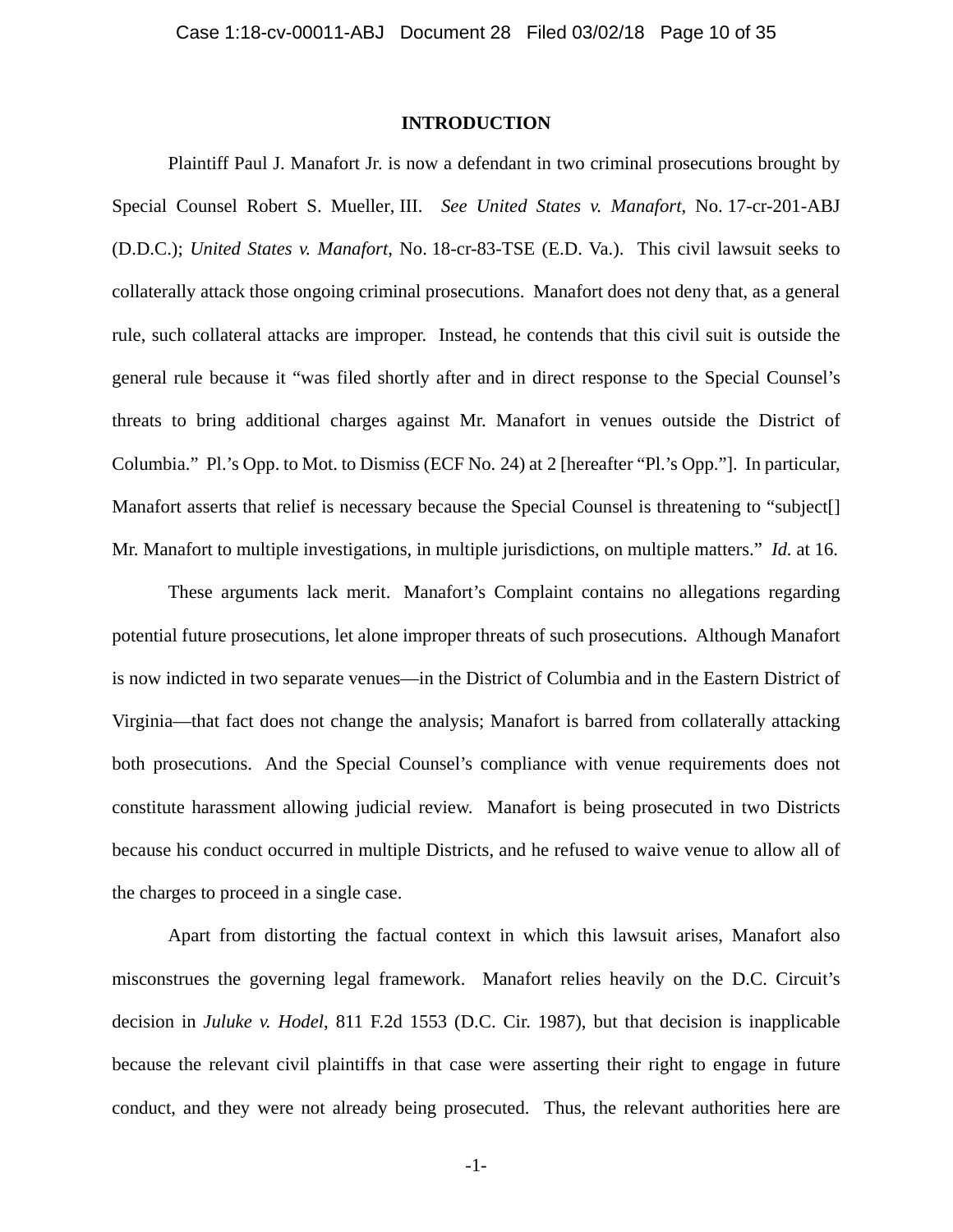## Case 1:18-cv-00011-ABJ Document 28 Filed 03/02/18 Page 11 of 35

*Younger v. Harris*, 401 U.S. 37 (1971), and *Deaver v. Seymour*, 822 F.2d 66 (D.C. Cir. 1987), which foreclose civil suits, like Manafort's, seeking equitable relief that would interfere with ongoing criminal proceedings. Manafort's claims should therefore be dismissed at the outset.

Dismissal would still be required, moreover, even if Manafort's claims could overcome this barrier to review. With respect to Count I, Manafort's claim under the Administrative Procedure Act (APA) fails because his criminal cases provide an alternate, adequate remedy. Although Manafort may prefer to seek broad relief through this civil suit, binding precedent confirms that individual, situation-specific relief is considered sufficiently "adequate" to preclude an APA claim. Additionally, Manafort's claim fails under various APA doctrines, all pointing to the conclusion that a private party cannot challenge an internal Government decision about how to assign responsibility for a particular matter among employees within an agency.

Finally, with respect to Count II, Manafort cannot satisfy the stringent requirements for *ultra vires* review. Manafort cannot invoke the doctrine when he has an alternative forum for his claims, nor can he rely on the doctrine to challenge a purported violation of internal agency delegations. Manafort also has not identified the type of clear prohibition or obvious error necessary to state an *ultra vires* claim. For all of these threshold reasons, both of Manafort's claims should be dismissed.

#### **ARGUMENT**

# **I. Manafort Cannot Use a Civil Lawsuit to Challenge His Ongoing Criminal Proceedings or Hypothetical Future Charges**

Under well-established Supreme Court and D.C. Circuit authority, civil lawsuits cannot be used to collaterally attack ongoing criminal proceedings. *See* Defs.' Mem. in Supp. of Mot. to Dismiss (ECF No. 16-1) at 11-19 [hereafter "MTD Mem."]. In particular, a civil suit "seeking declaratory and injunctive relief" from the "continued exercise of prosecutorial authority" cannot

-2-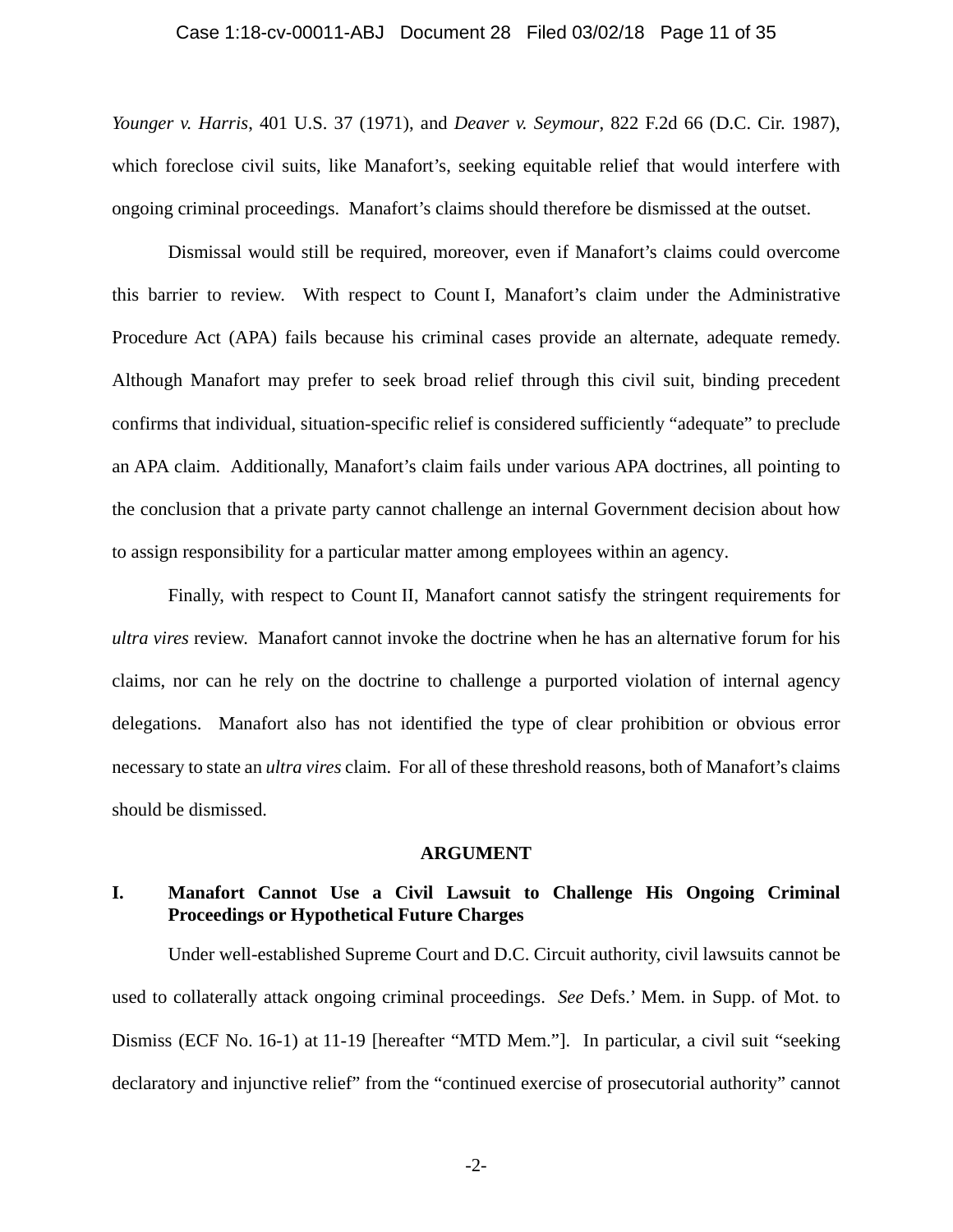#### Case 1:18-cv-00011-ABJ Document 28 Filed 03/02/18 Page 12 of 35

proceed where an adequate forum already exists for those claims, such as the ability to assert defenses in a criminal case. *Deaver*, 822 F.2d at 66, 69-71.

# **A. Manafort's Attempt to Re-Characterize His Requested Relief Does Not Save His Complaint from Dismissal**

Manafort attempts to evade this "basic doctrine of equity jurisprudence," *In re Al-Nashiri*, 835 F.3d 110, 118 (D.C. Cir. 2016), by trying to re-characterize the relief he seeks. Manafort now disclaims "dismissal of the indictment," Pl.'s Opp. at 11 n.2, and urges that his suit may proceed because it is focused solely on other, unspecified "future" criminal proceedings that could be initiated by the Special Counsel. *See id.* at 11, 13-14, 32. This attempt at artful pleading fails.

**1.** As an initial matter, Manafort's newly requested relief is contrary to the Complaint itself. For example, the Complaint requests "an order . . . setting aside all actions taken against Mr. Manafort pursuant to the Appointment Order." Compl., Prayer for Relief  $\P$  (b). Manafort offers no explanation for how this request can be construed as anything other than "seek[ing] retroactive relief . . . through dismissal of the indictment against him." Pl.'s Opp. at 11. And it is "well settled law that a plaintiff cannot amend his or her complaint by the briefs in opposition to a motion to dismiss." *Kingman Park Civic Ass'n v. Gray*, 27 F. Supp. 3d 142, 160 n.7 (D.D.C. 2014).

**2.** Manafort's description of his requested relief as purely "prospective," Pl.'s Opp. at 11, is both incorrect and immaterial under *Younger* abstention principles. Manafort "seeks to set aside" the order that grants the Special Counsel authority to conduct criminal prosecutions, including the two pending prosecutions. Pl.'s Opp. at 13; *see also id.* at 30-31. As a practical matter, "setting aside" the Appointment Order would clearly interfere with the ongoing criminal proceedings—at a minimum because this civil court would be deciding the same issues that Manafort could raise as defenses in the underlying criminal cases. Indeed, Manafort acknowledges that granting his relief may "have an *effect* on the . . . existing prosecution." *Id.* at 14 (emphasis in original).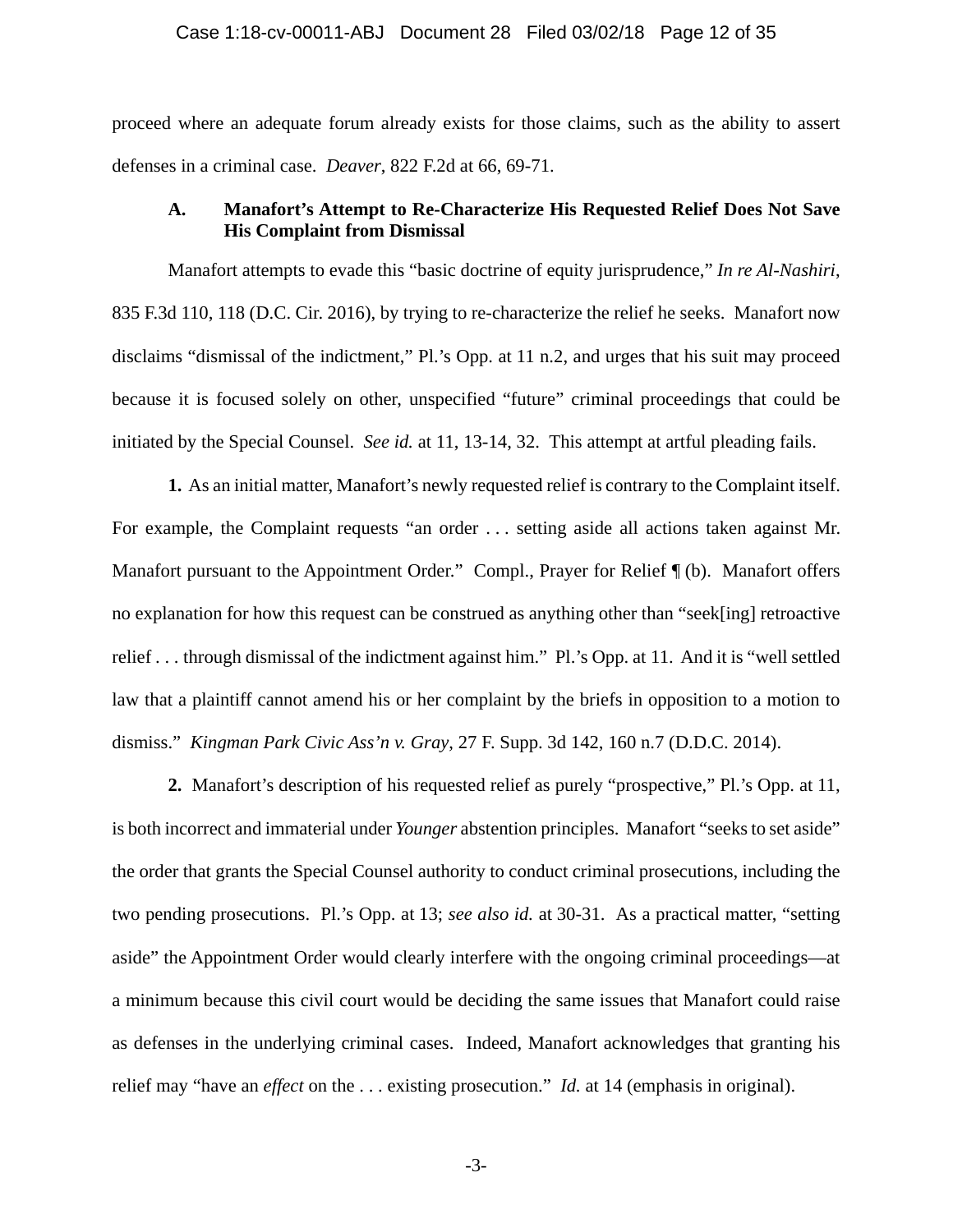# Case 1:18-cv-00011-ABJ Document 28 Filed 03/02/18 Page 13 of 35

Recognizing that such nominally "prospective" relief does not avoid interference with ongoing criminal proceedings, courts have rejected the argument that *Younger* abstention can be avoided simply by seeking relief only as to future prosecutions. *See, e.g.*, *Ballard v. Wilson*, 856 F.2d 1568, 1570 (5th Cir. 1988) ("Although Ballard confines his request for relief to future prosecutions, we cannot ignore the fact that any injunction or declaratory judgment issued by a federal court would affect the course and outcome of the pending state proceedings."); Wright & Miller, Fed. Prac. & Proc. § 4252 ("[I]f a criminal prosecution is pending, the defendant in that action cannot escape the bar of *Younger* by suing in federal court only to enjoin future state prosecutions[.]").<sup>1</sup> These decisions are rooted in the principle that a criminal defendant cannot accomplish indirectly what *Younger* prohibits directly. *See O'Shea v. Littleton*, 414 U.S. 488, 500 (1974) (rejecting relief that "would indirectly accomplish the kind of interference that *Younger v. Harris* and related cases sought to prevent" (internal citation omitted)); *Samuels v. Mackell*, 401 U.S. 66, 73 (1971) (holding that *Younger* precludes declaratory judgments as much as injunctions, because "the basic policy against federal interference with pending state criminal prosecutions will be frustrated as much by a declaratory judgment as it would be by an injunction"); *see also Deakins v. Monaghan*, 484 U.S. 193, 207-08 (1988) (White, J., concurring) (explaining that *Younger*  requires staying damages actions due to ongoing criminal proceedings, because "[a] judgment in the federal damages action may decide several questions at issue in the state criminal proceeding"). Thus, *Younger* abstention principles do not turn on whether relief is sought directly against the

<u>.</u>

<sup>1</sup> *See also, e.g.*, *Redner v. Citrus Cty.*, 919 F.2d 646, 648 (11th Cir. 1990); *United Books, Inc. v. Conte*, 739 F.2d 30, 32-33 (1st Cir. 1984); *Andujar v. City of New York*, 2012 WL 5177515, at \*3 (S.D.N.Y. Oct. 16, 2012); *Colonial First Properties, LLC v. Henrico Cty.*, 166 F. Supp. 2d 1070, 1079 (E.D. Va. 2001); *Christoforu v. United States*, 842 F. Supp. 1453, 1456 (S.D. Fla. 1994).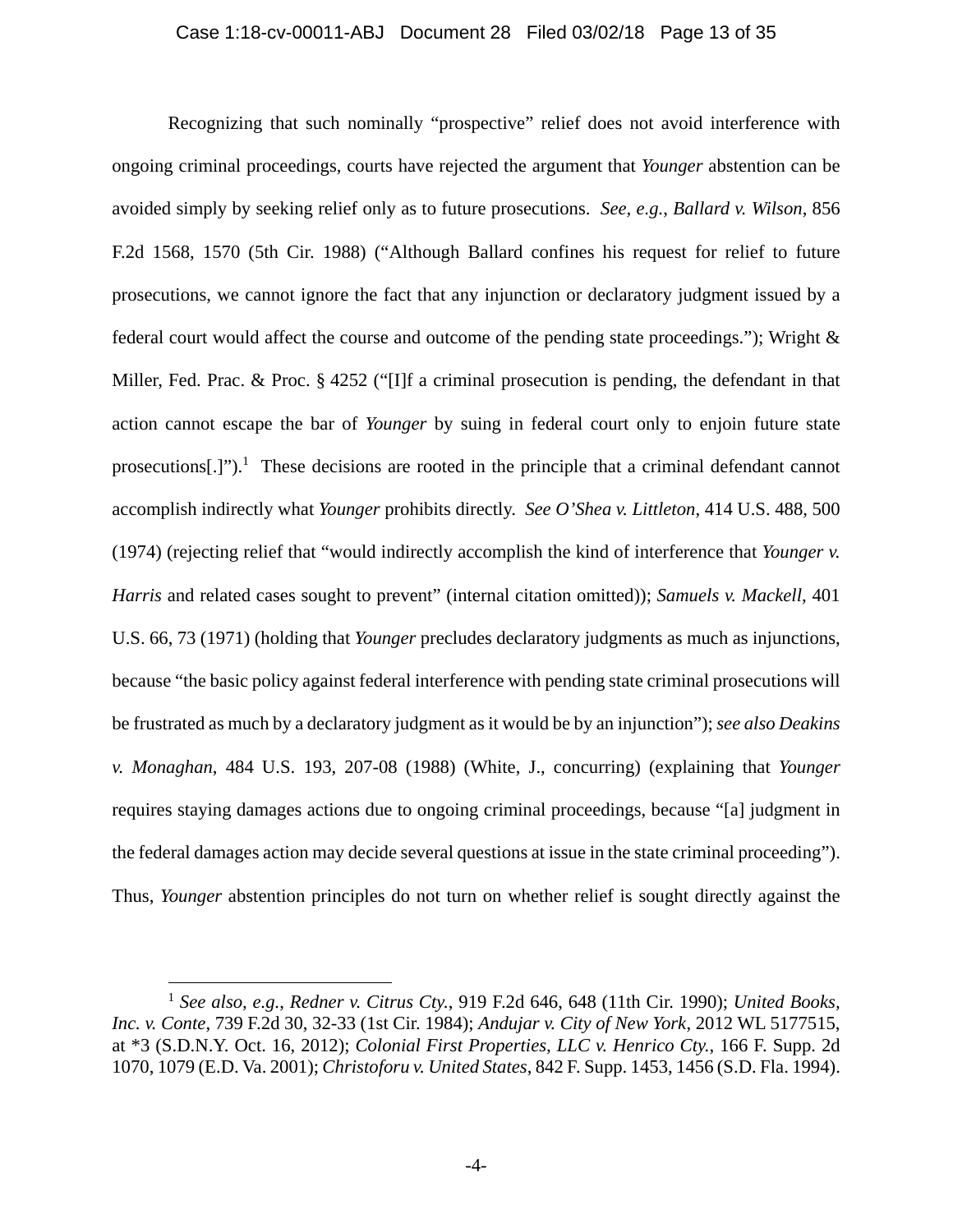# Case 1:18-cv-00011-ABJ Document 28 Filed 03/02/18 Page 14 of 35

ongoing prosecution, but instead on whether the civil case would interfere with the prosecution as a practical matter.<sup>2</sup>

Indeed, in *Deaver* itself, the plaintiff sought relief broader than merely enjoining the forthcoming criminal prosecution. *See* 822 F.2d at 66 (seeking relief from the "continued exercise of prosecutorial authority"); *Deaver v. Seymour*, 656 F Supp. 900, 901 (D.D.C. 1987) (describing the complaint as seeking, among other things, to "permanently enjoin all further activity of the Independent Counsel directed towards him"); *see also* Part I.B.2, *infra*. Yet nothing in the decision suggests that the outcome would have been different if the plaintiff had simply dropped a footnote "waiv[ing] any . . . claim" for "dismissal of the indictment." Pl.'s Opp at 11 n.2. Under Manafort's theory, however, such a civil suit could have proceeded notwithstanding the obvious "*effect* on the . . . existing prosecution" of a decision invalidating the prosecutor's appointment. *Id.* at 14.

**3.** Finally, even if Manafort were genuinely seeking relief that was not tied to or would not have any effect on the pending prosecutions, he would lack standing to seek such relief against hypothetical future prosecutions. "[A] plaintiff must demonstrate standing separately for each form of relief sought." *Friends of the Earth, Inc. v. Laidlaw Envtl. Servs. (TOC), Inc.*, 528 U.S. 167, 185 (2000). And standing must be evaluated according to the "face of the complaint." *Prisology v. Fed. Bureau of Prisons*, 74 F. Supp. 3d 88, 93 (D.D.C. 2014) (Jackson, A.B., J.), *aff'd*, 852 F.3d 1114 (D.C. Cir. 2017). Here, Manafort's Complaint makes no attempt to allege any threatened future prosecutions, let alone any certainly impending injury-in-fact stemming from the

 $\overline{a}$ 

<sup>&</sup>lt;sup>2</sup> Several courts of appeals have likewise recognized that indirect interference with an ongoing criminal prosecution is sufficient to apply *Younger*. *See, e.g.*, *Bice v. La. Pub. Def. Bd.*, 677 F.3d 712, 717 (5th Cir. 2012); *Gilbertson v. Albright*, 381 F.3d 965, 968 (9th Cir. 2004) (en banc); *31 Foster Children v. Bush*, 329 F.3d 1255, 1276 (11th Cir. 2003); *Joseph A. ex rel. Corrine Wolfe v. Ingram*, 275 F.3d 1253, 1272 (10th Cir. 2002); *Cinema Blue of Charlotte, Inc. v. Gilchrist*, 887 F.2d 49, 53 (4th Cir. 1989).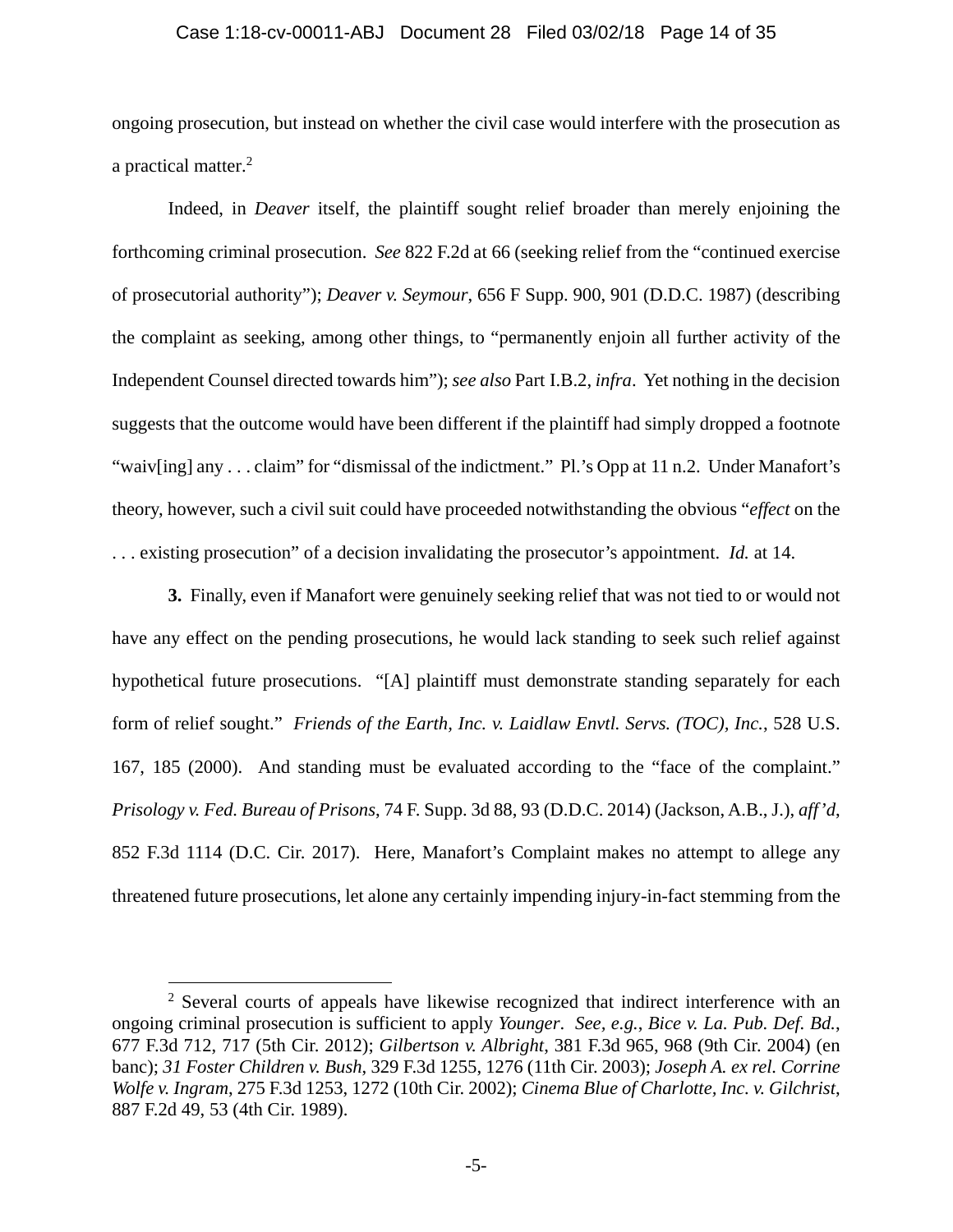threat of future prosecutions.

Manafort's opposition repeatedly invokes the Government's asserted "threat[] to bring additional charges" in other venues. *E.g.*, Pl.'s Opp. at 2, 16, 17, 32. To the extent he is referencing the criminal case now pending in the Eastern District of Virginia, that prosecution is plainly covered by the same abstention principles. *See Hicks v. Miranda*, 422 U.S. 332, 349 (1975) ("[W]here state criminal proceedings are begun against the federal plaintiffs after the federal complaint is filed but before any proceedings of substance on the merits have taken place in the federal court, the principles of *Younger v. Harris* should apply in full force."); *see also Middlesex Cty. Ethics Comm. v. Garden State Bar Ass'n*, 457 U.S. 423, 437 (1982) (applying *Younger* when "in the federal-court litigation the sole issue has been whether abstention is appropriate"); *Deaver*, 822 F.2d at 67 (suit filed in anticipation of forthcoming indictment). Manafort cannot rely on the second prosecution as the basis for his injury-in-fact, therefore, because the "prospective" relief he seeks here—*i.e.*, the relief that is not foreclosed even under Manafort's interpretation of *Younger*—cannot be directed against that second prosecution.

Manafort's standing must instead derive from hypothetical future prosecutions beyond the two pending ones. In the context of seeking relief against potential future criminal prosecutions, however, courts ordinarily find standing only in narrow circumstances—*i.e.*, where a plaintiff seeks to engage in prohibited conduct but is being "chilled" from doing so based on a sufficiently imminent threat of prosecution. *See Susan B. Anthony List v. Driehaus*, 134 S. Ct. 2334, 2342-43 (2014) (describing examples where the Court has permitted such pre-enforcement review).

Here, Manafort's assertions—and certainly the allegations in his Complaint—do not establish a specific, non-speculative risk of future prosecution. *See Arpaio v. Obama*, 797 F.3d 11, 21 (D.C. Cir. 2015) (a claim based on "predicted future injury . . . bears a more rigorous burden to

-6-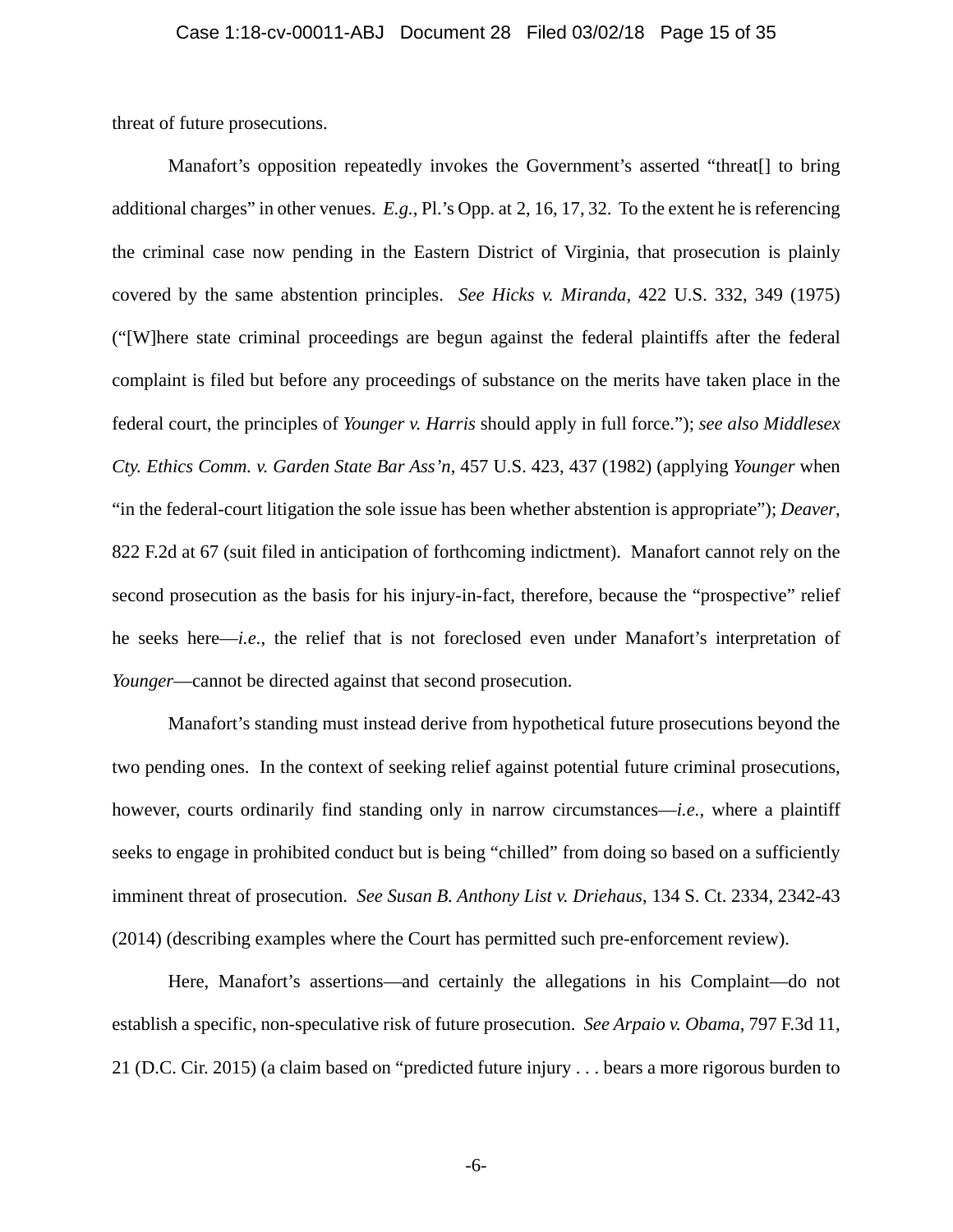## Case 1:18-cv-00011-ABJ Document 28 Filed 03/02/18 Page 16 of 35

establish standing," and a court "may reject as overly speculative those links which are predictions of future events (especially future actions to be taken by third parties)"). Additionally, Manafort does not identify any *future* conduct he wishes to engage in but is being "chilled" from pursuing; he instead expresses concern that the Special Counsel might prosecute him for additional *past*  conduct. *See* Pl.'s Opp. at 37. There is no basis for recognizing standing in this context, when there is no "chill" as to any future conduct. *See Navegar, Inc. v. United States*, 103 F.3d 994, 998- 99 (D.C. Cir. 1997). Thus, even if Manafort were genuinely seeking only prospective relief that had no effect on his ongoing prosecutions, his claims must still be dismissed for lack of standing to bring such a pre-enforcement challenge.

## **B. Manafort Mischaracterizes the Governing Abstention Principles**

# **1. The D.C. Circuit's Juluke Decision Is Inapplicable**

Manafort's opposition relies heavily on the D.C. Circuit's decision in *Juluke v. Hodel*, 811 F.2d 1553 (D.C. Cir. 1987), but that decision does not control here. *Juluke* was an appeal from three separate cases, all of which involved a group of individuals who sought to protest outside the White House. *Id.* at 1555. Two of the cases were criminal prosecutions brought against individuals (Snyder and Fennelly) who, on multiple occasions, protested outside the White House; were arrested, prosecuted, and convicted; and who then appealed from their convictions. *See id.* The third case was a civil action brought not only by Snyder and Fennelly, but also by other individuals such as Juluke, who had accompanied Snyder and Fennelly during their prior protests but each time withdrew before being arrested. *See id.* The plaintiffs in the civil action argued that the regulations prohibiting their protest violated the First Amendment, and thus they sought to enjoin the regulations' enforcement. *See id.* 

On appeal, the D.C. Circuit addressed whether the civil action was proper under *Younger*. The court held that the civil action could proceed, because the plaintiffs "never sought to enjoin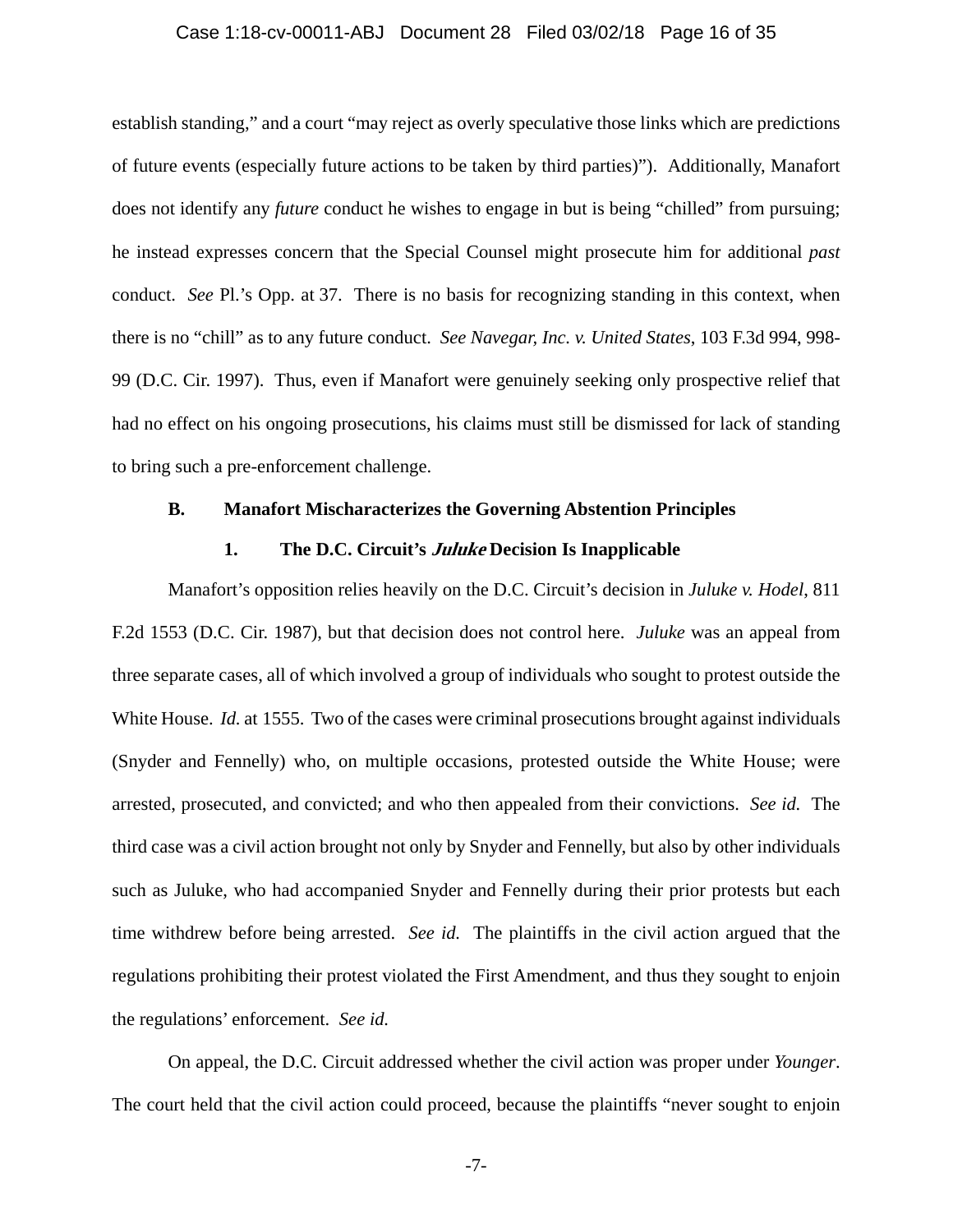## Case 1:18-cv-00011-ABJ Document 28 Filed 03/02/18 Page 17 of 35

the existing prosecutions" but instead "sought to enjoin *future* arrests for violations of the . . . regulations." *Id.* at 1557. Unlike Manafort, however, the plaintiffs there were not just suing to enjoin a criminal proceeding but also to shield future conduct in which they wanted to engage. *See id.* (noting that "[t]he appellants wished to continue their demonstration on the White House sidewalk"). Moreover, the D.C. Circuit expressly tied its analysis to the fact that—unlike Manafort—some of the civil plaintiffs were *not* being criminally prosecuted: "When the civil action does not seek to enjoin an ongoing prosecution *and where the movants are not being prosecuted*, an injunction may issue." *Id.* (emphasis added). "[I]t is clear that, *at least as to Juluke and Moss*, consideration of the claims for injunctive relief was proper despite the ongoing prosecution *of Snyder and Fennelly*." *Id.* (emphasis added); *see also id.* (distinguishing Supreme Court authority involving "identity of parties in the criminal and civil actions").

Here, unlike in *Juluke*, Manafort is not seeking to shield future conduct; even in his view he is only seeking to interfere with future criminal proceedings concerning past conduct. And, unlike the relevant civil plaintiffs in *Juluke*, Manafort is presently being prosecuted and thus has adequate forums available in which to present his arguments—*i.e.*, by filing motions to dismiss the indictments in the underlying criminal actions. *See* Fed. R. Crim. P. 12(b)(3)(A). For Juluke and Moss—the two plaintiffs in *Juluke* who were not subject to prosecutions—their only recourse for challenging the regulations was to bring a civil action. This important difference leads to different results under *Younger*. *See Doran v. Salem Inn, Inc.*, 422 U.S. 922, 928-30 (1975) (one corporation that was subject to criminal prosecution was barred from initiating a civil action, but two unrelated corporations not subject to prosecution were not barred under *Younger*); *see also*  Wright & Miller, Fed. Prac. & Proc. § 4252 (noting that a criminal "defendant's inability to bring a federal action because of the pendency of a prosecution is personal to him and does not affect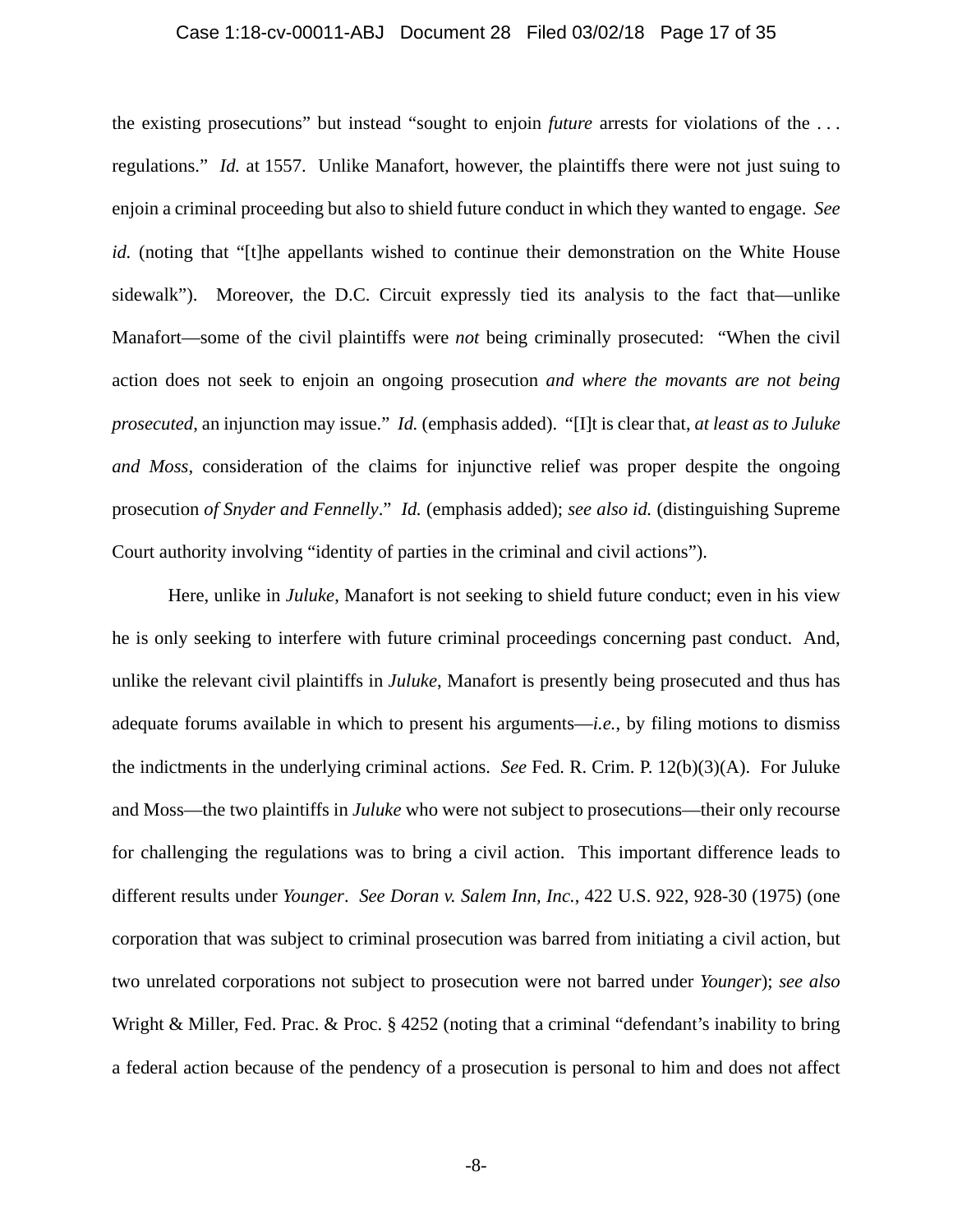# Case 1:18-cv-00011-ABJ Document 28 Filed 03/02/18 Page 18 of 35

other potential federal plaintiffs who are not the subject of pending prosecutions").

*Deaver* further confirms the narrow holding of *Juluke*. In *Deaver*, the court clarified that "*Juluke* assumed (but did not actually hold) that federal courts may extend *Doran* . . . to justify enjoining future *federal* arrests and prosecutions that chill the exercise of First Amendment rights." 822 F.2d at 70 n.8. That principle did not apply in *Deaver*, where the plaintiff was "neither asserting a violation of First Amendment rights nor complaining that [the] threatened indictment chills future behavior." *Id.*; *see also Christoforu*, 842 F. Supp. at 1456 ("The *Deaver* court noted that *Juluke* is limited to cases in which a plaintiff asserts First Amendment rights and seeks to protect future actions from prosecution."), *aff'd*, 61 F.3d 31 (11th Cir. 1995); *Hartford Assocs. v. United States*, 792 F. Supp. 358, 364 n.3 (D.N.J. 1992). Similarly here, Manafort has not pled a First Amendment (or any other constitutional) claim, nor has he alleged any "chill" as to future conduct. These later cases thus confirm that *Juluke* offers Manafort no support.3

# **2. Manafort Fails to Distinguish Deaver and Other Binding D.C. Circuit Precedents**

Manafort seeks to distinguish *Deaver* (and the multitude of other cases holding that civil lawsuits cannot be used to collaterally attack criminal proceedings) on the basis that those cases "all involve efforts to enjoin a single, ongoing criminal indictment, not to redress a threatened exercise of *ultra vires* authority across a broad spectrum of jurisdictions and matters." Pl.'s Opp. at 16 n.3; *see also id.* at 15 ("[T]he problem with Deaver's request for injunctive relief was that it was brought to interfere with *one specific pending case*[.]" (emphasis in original)).

 $\overline{a}$ 

<sup>&</sup>lt;sup>3</sup> While the court in *Juluke* also stated that "[e]ven as to Snyder and Fennelly, it is not clear that *Younger* principles should bar an injunction against *future* enforcement," 811 F.2d at 1557-58, that tentative statement was neither a holding nor an endorsement of that idea. As discussed below, courts have subsequently addressed that issue. *See* Part I.B.2, *infra*. Moreover, Manafort is factually distinguishable even from the plaintiffs in *Juluke* who were being prosecuted, because their civil claim (unlike Manafort's) was based on a "chill" of future conduct.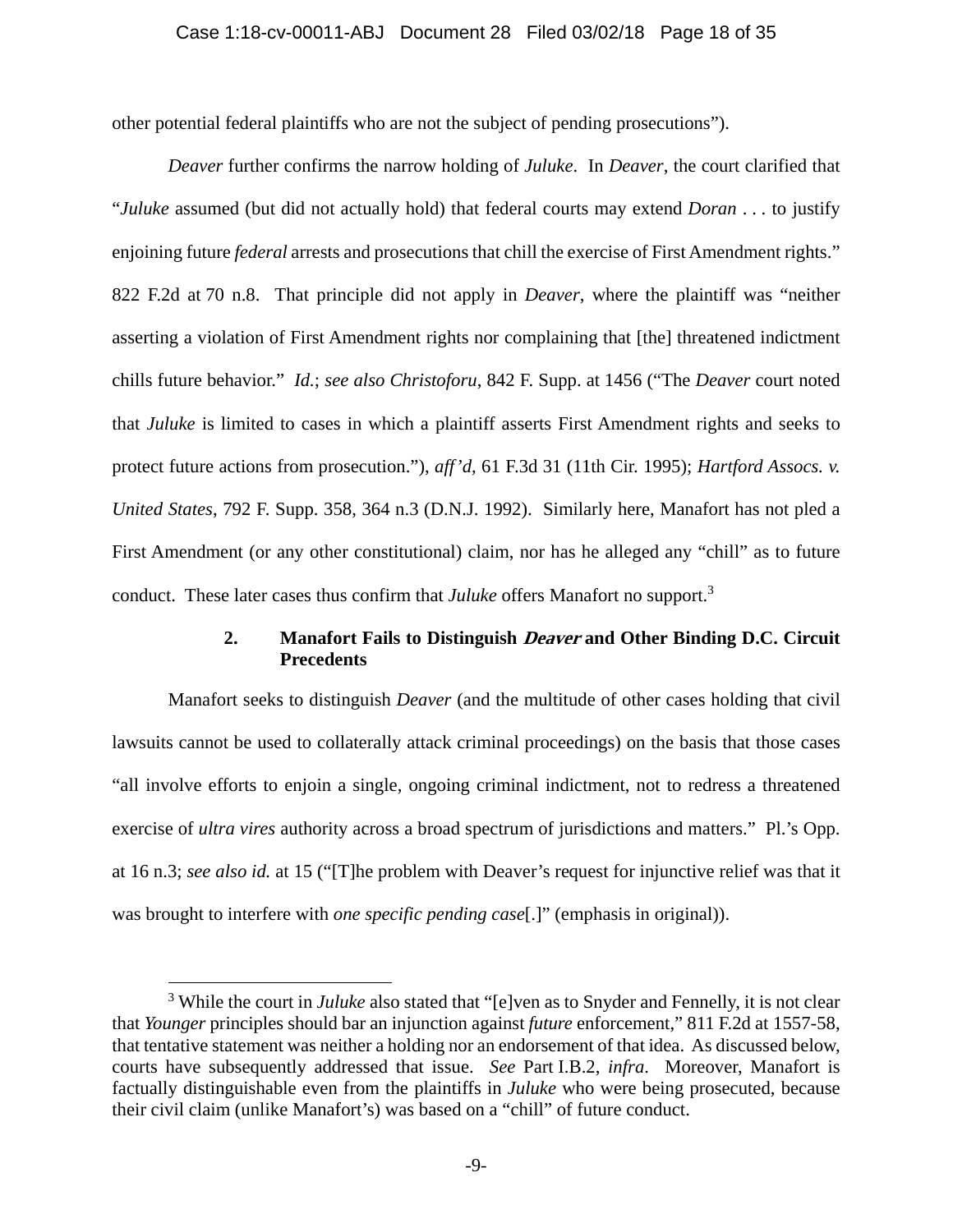# Case 1:18-cv-00011-ABJ Document 28 Filed 03/02/18 Page 19 of 35

Manafort's description of what occurred in *Deaver* is incorrect: The plaintiff did not simply seek to enjoin the impending criminal case. Although that was the scope of the requested *preliminary injunction*, the plaintiff's underlying *complaint* sought broader relief:

Deaver contends that the Act, from which Seymour derives such power as he may have to investigate, indict, and prosecute him, is unconstitutional in several respects in which it allegedly violates the principle of the separation of governmental powers, and prays that the Court *declare the Act invalid, permanently enjoin all further activity of the Independent Counsel directed towards him, and, in effect, impound the evidence Seymour has gathered to date*.

*Deaver*, 656 F. Supp. at 900-01 (emphasis added); *see also Deaver*, 822 F.2d at 66 (Deaver sought injunctive relief from the "*continued exercise of prosecutorial authority*" (emphasis added)).

Under Manafort's theory, at least some aspects of this relief should have been permitted because Deaver was not just seeking "to interfere with one specific pending case," and the relief Deaver sought was also broader than what was available in the underlying criminal action (*i.e.*, dismissal of a single indictment). *See* Pl.'s Opp. at 15-16. Nonetheless, the D.C. Circuit affirmed not only the denial of the preliminary injunction, but also directed that the *entire case* be dismissed. *See Deaver*, 822 F.2d at 68. That holding is directly contrary to Manafort's arguments here.

Manafort also tries to undermine *Deaver* by pointing to language in *Juluke* suggesting that *Younger* bars federal court intervention in state but not federal criminal proceedings. While *Juluke*  declined to apply *Younger* to the facts at issue there, the D.C. Circuit's decision in *Deaver* makes clear that *Younger* principles also apply to federal court actions. 822 F.2d at 69-70. Indeed, the D.C. Circuit recently explained that there is even *greater* reason for abstention when the prosecution is a federal one because the defendant already has access to an Article III forum. *See In re Al-Nashiri*, 835 F.3d 110, 126-27 (D.C. Cir. 2016) (rejecting the argument that "abstention applies only to court systems that are wholly separate from the federal judicial establishment," because "the availability of legal remedies in Article III courts has historically *barred* criminal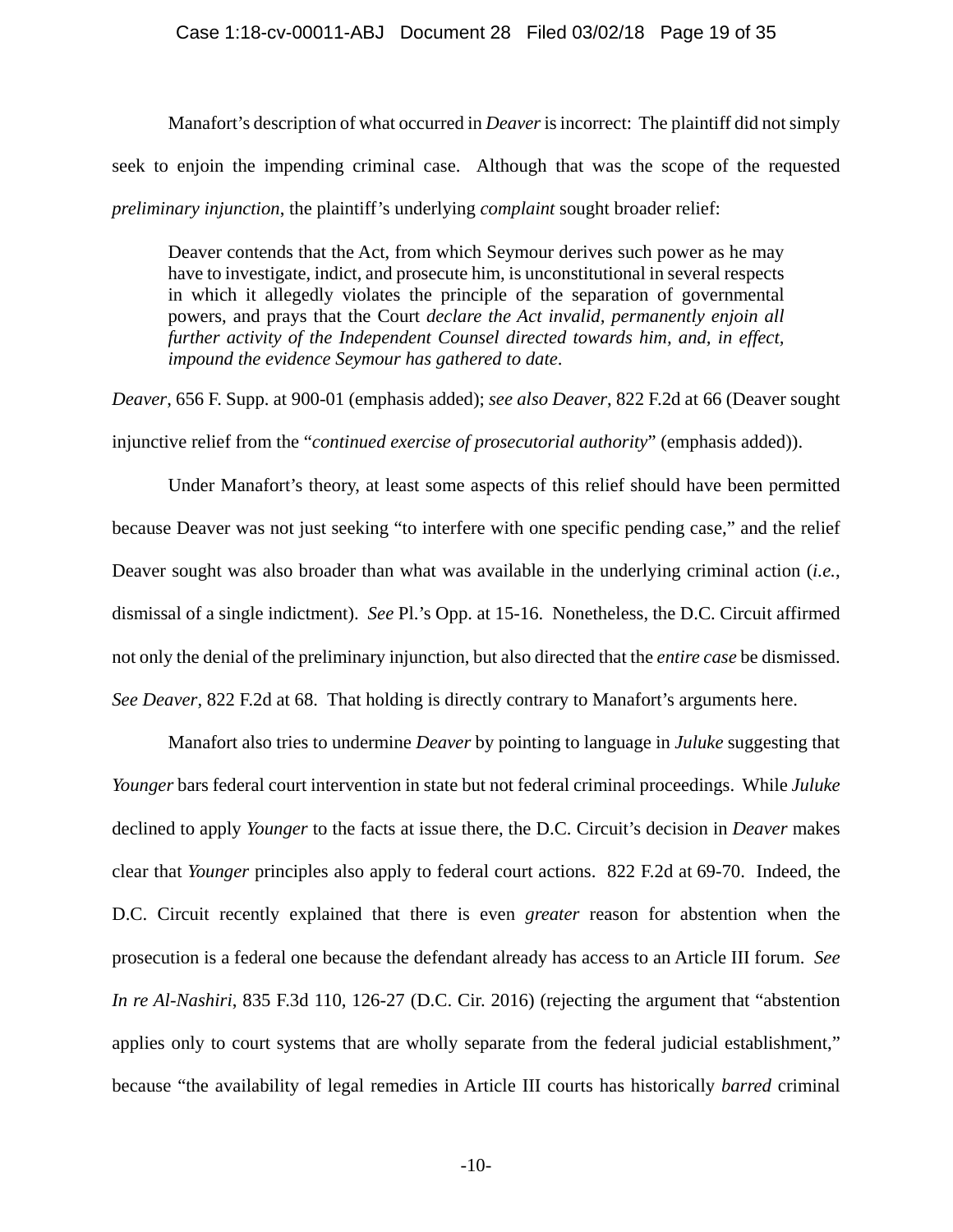defendants from receiving pretrial equitable relief"), *cert. denied*, 135 S. Ct. 354 (2017).

Manafort seeks to distinguish *In re Al-Nashiri* and *In re Sealed Case*, 829 F.2d 50 (D.C. Cir. 1987), simply by describing the factual contexts in which those decisions arose. *See* Pl.'s Opp. at 16-17 & n.4 But the factual context for those decisions is irrelevant to the legal principles they embody; and both decisions' legal holdings confirm that *Deaver*, and the principles set forth in *Younger*, control civil lawsuits like Manafort's. *See In re Al-Nashiri*, 835 F.3d at 118, 127; *In re Sealed Case*, 829 F.2d at 62 n.60; *see also Miranda v. Gonzales*, 173 F. App'x 840, 841 (D.C. Cir. 2006); *North v. Walsh*, 656 F. Supp. 414, 420-21 (D.D.C. 1987).

#### **3. The Underlying Principles Confirm that This Case Must Be Dismissed**

If there were any doubt about the governing rule, the principles underlying the abstention doctrine confirm that Manafort's suit should be dismissed: allowing it to proceed would be contrary to fundamental principles of equity, the final judgment rule, separation of powers, and intra-branch comity. *See* MTD Mem. at 14-16.

*First*, it is a "basic doctrine of equity jurisprudence" that civil courts will not "enjoin criminal proceedings, as long as the defendant has an adequate legal remedy in the form of trial and direct appeal." *In re Al-Nashiri*, 835 F.3d at 118. Manafort asserts that "moving to dismiss a particular indictment . . . is anything but adequate" to "redress the repeated exercise of unlawful authority" he purportedly faces. Pl.'s Opp. at 14. But that argument is contrary to *Deaver*, which held that the Federal Rules of Criminal Procedure "provide *adequate, although limited,* opportunities for defendants to challenge *shortcomings in prosecutorial authority*." 822 F.2d at 71 (emphasis added); *see also Deaver v. United States*, 483 U.S. 1301, 1303 (1987) (Rehnquist, C.J., in chambers) ("There will be time enough for applicant to present his constitutional claim to the appellate courts if and when he is convicted of the charges against him.").

More fundamentally, although Manafort may prefer to have this Court decide his claims in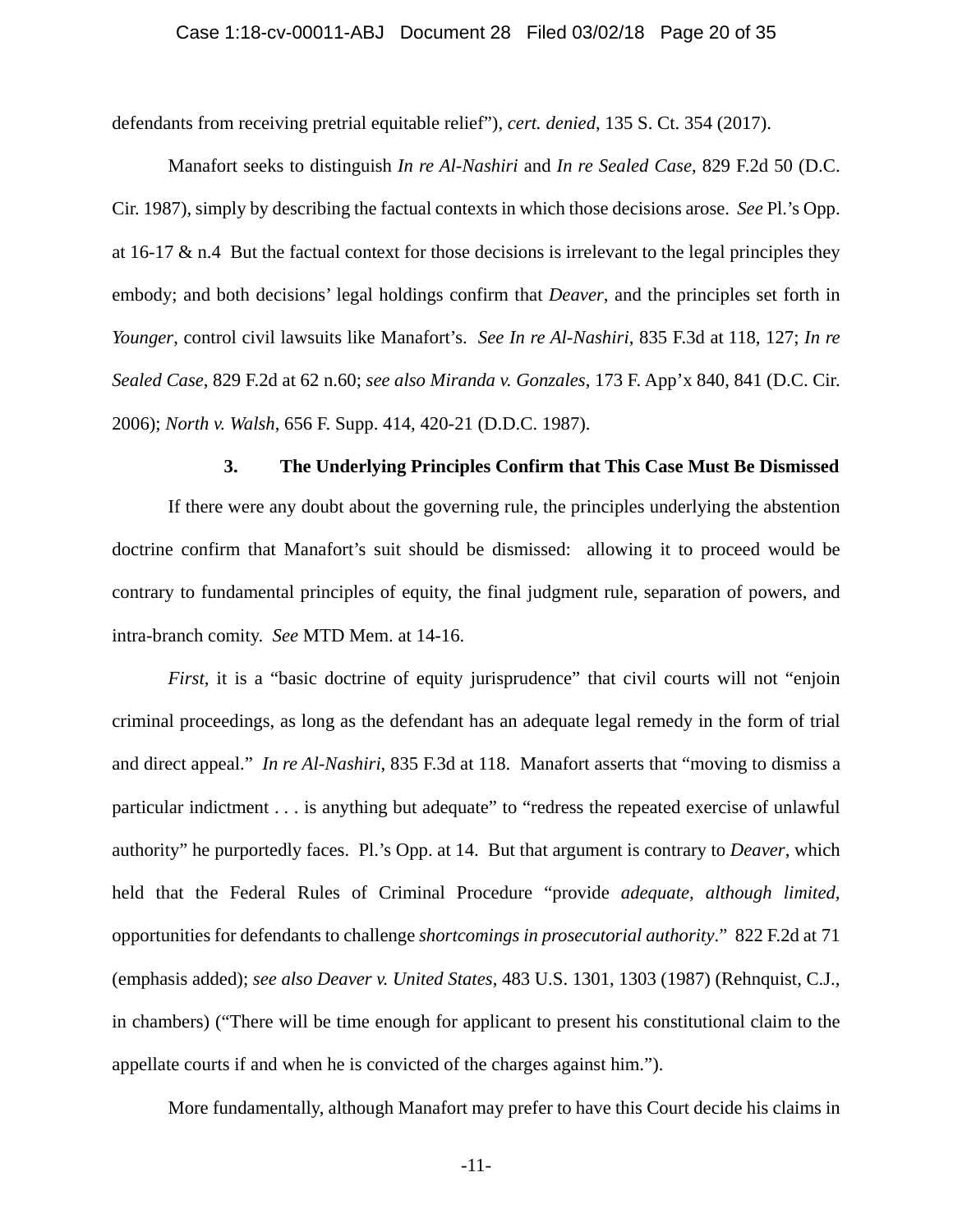## Case 1:18-cv-00011-ABJ Document 28 Filed 03/02/18 Page 21 of 35

one fell swoop, *Younger* abstention is required even when the civil case seeks relief broader than what is available in individual criminal cases. In the analogous situation where plaintiffs have sought class-wide civil relief—presumably to avoid having to present their claims on a case-bycase basis in individual criminal proceedings—the Supreme Court has held that *Younger* applies. *See Juidice v. Vail*, 430 U.S. 327, 330-31, 337 (1977); *O'Shea*, 414 U.S. at 499-502. Indeed, the Supreme Court has noted that "[t]he breadth of a challenge . . . has traditionally militated in *favor* of abstention, not *against* it." *Moore v. Sims*, 442 U.S. 415, 427 (1979).<sup>4</sup> It is Manafort's burden to show that the existing remedies are inadequate, *see Pennzoil Co. v. Texaco, Inc.*, 481 U.S. 1, 14 (1987), and he has not proven the inadequacy of case-by-case relief here.

*Second*, Manafort's suit would undermine the final judgment rule. Regardless of whether Manafort "seek[s] dismissal of the pending indictment," Pl.'s Opp. at 19, he still could appeal his civil claims separately and, in effect, challenge his prosecutions while they are ongoing. *Deaver*, 822 F.2d at 71; *see also Di Bella v. United States*, 369 U.S. 121, 126 (1962) (discussing how "intermediate appeal" is "especially inimical to the effective and fair administration of the criminal law"). The final judgment rule thus supports dismissal of Manafort's civil claims.

*Third*, Manafort's claims would interfere with separation of powers and inter-branch comity. He is, at bottom, asking this Court to decide the scope of the Special Counsel's authority and thereby superintend the types of conduct that the Special Counsel may investigate and the kinds of charges the Special Counsel may bring. *See* Compl., Prayer for Relief ¶ (d). But "[t]he balance between the Executive and Judicial branches would be profoundly upset if the Judiciary

 $\overline{a}$ 

<sup>4</sup> Several courts of appeals have similarly recognized that, under *Younger*, the existing remedies may be adequate even if they cannot "do all that Plaintiffs wish they could[.]" *31 Foster Children*, 329 F.3d at 1279; *see also, e.g.*, *Spargo v. N.Y. State Comm'n on Judicial Conduct*, 351 F.3d 65, 80 (2d Cir. 2003); *Palmer v. City of Chicago*, 755 F.2d 560, 575 (7th Cir. 1985); *Gardner v. Luckey*, 500 F.2d 712, 715 (5th Cir. 1974).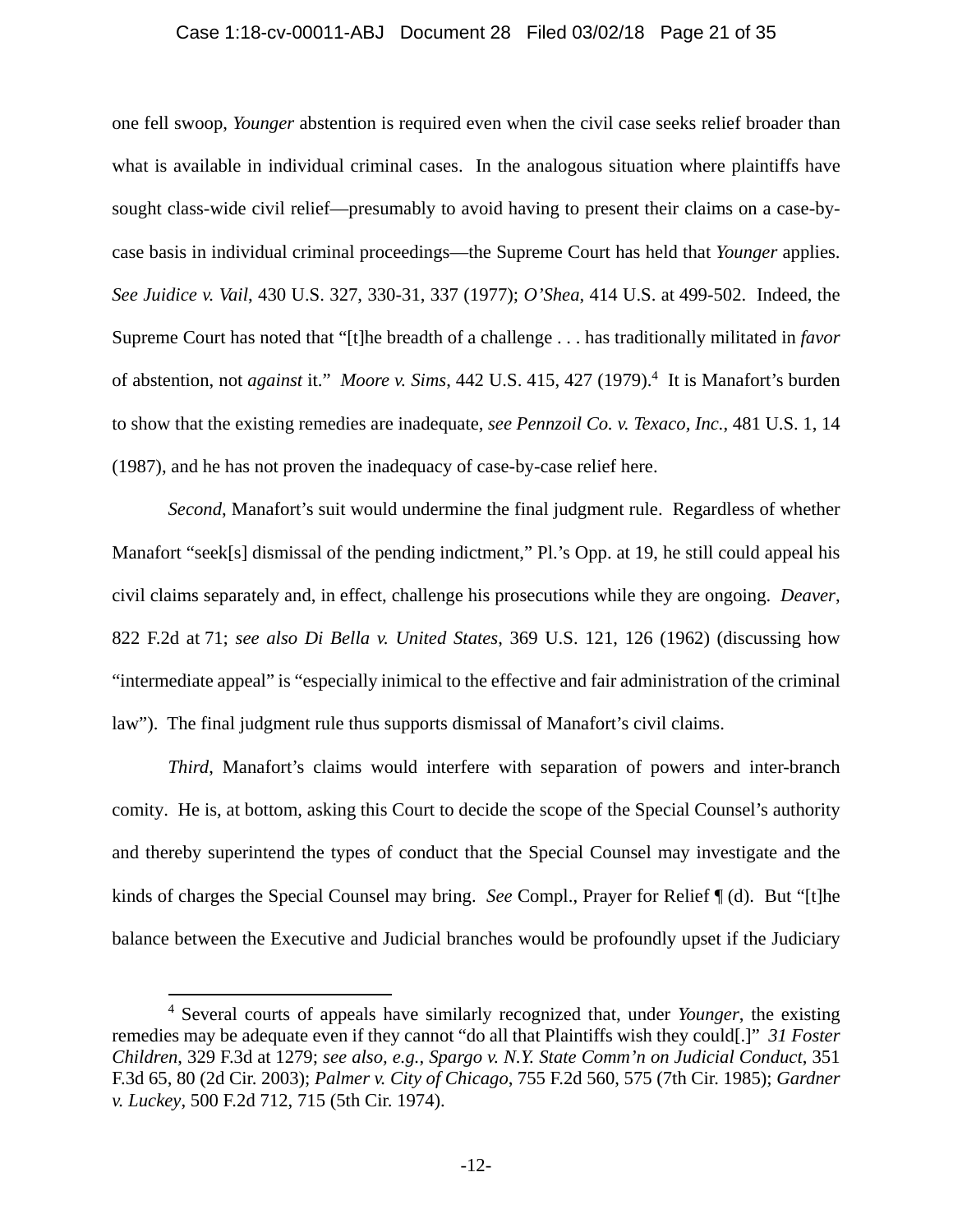## Case 1:18-cv-00011-ABJ Document 28 Filed 03/02/18 Page 22 of 35

assumed superintendence over the law enforcement activities of the Executive branch[.]" *Reporters Comm. for Freedom of Press v. AT&T Co.*, 593 F.2d 1030, 1065 (D.C. Cir. 1978).

*Fourth* and finally, intra-branch comity also supports this conclusion. Manafort responds that there is no concern here because "[t]his suit and the criminal action are pending in the same court." Pl.'s Opp. at 19-20. But nothing *requires* those circumstances, as demonstrated by the second indictment now pending in the Eastern District of Virginia. This Court should not usurp that Court's authority to decide for itself the legality of the prosecution currently pending before it. Thus, each of these key principles further supports dismissal of Manafort's claims.

# **C. There Is No Bad-Faith Harassment Warranting an Exception to Younger**

In a last-ditch effort to avoid abstention, Manafort appeals to a narrow exception for when "there is a showing of 'bad faith' or 'harassment' by state officials responsible for the prosecution." Pl.'s Opp. at 17 (quoting *Kugler v. Helfant*, 421 U.S. 117, 124 (1975)).

This argument is frivolous. The standard for establishing the bad-faith exception to *Younger* is exceedingly high—it is limited to "cases of proven harassment or prosecutions undertaken by state officials in bad faith without hope of obtaining a valid conviction and perhaps in other extraordinary circumstances[.]" *Perez v. Ledesma*, 401 U.S. 82, 85 (1971). Here, nothing in the Complaint or elsewhere suggests that the prosecutions of Manafort are driven by bad faith, particularly given that both were initiated by indictments validly returned by grand juries. *See Gerstein v. Pugh*, 420 U.S. 103, 118 n.19 (1975) ("[A]n indictment, 'fair upon its face,' and returned by a 'properly constituted grand jury,' conclusively determines the existence of probable cause[.]"); *cf. Hicks*, 422 U.S. at 351.

The mere fact of multiple prosecutions, moreover, does not establish bad faith, as confirmed by Manafort's own authority. *See Phelps v. Hamilton*, 59 F.3d 1058, 1066 (10th Cir. 1995) (noting that "mere numbers alone do not tell the full story" because there may be valid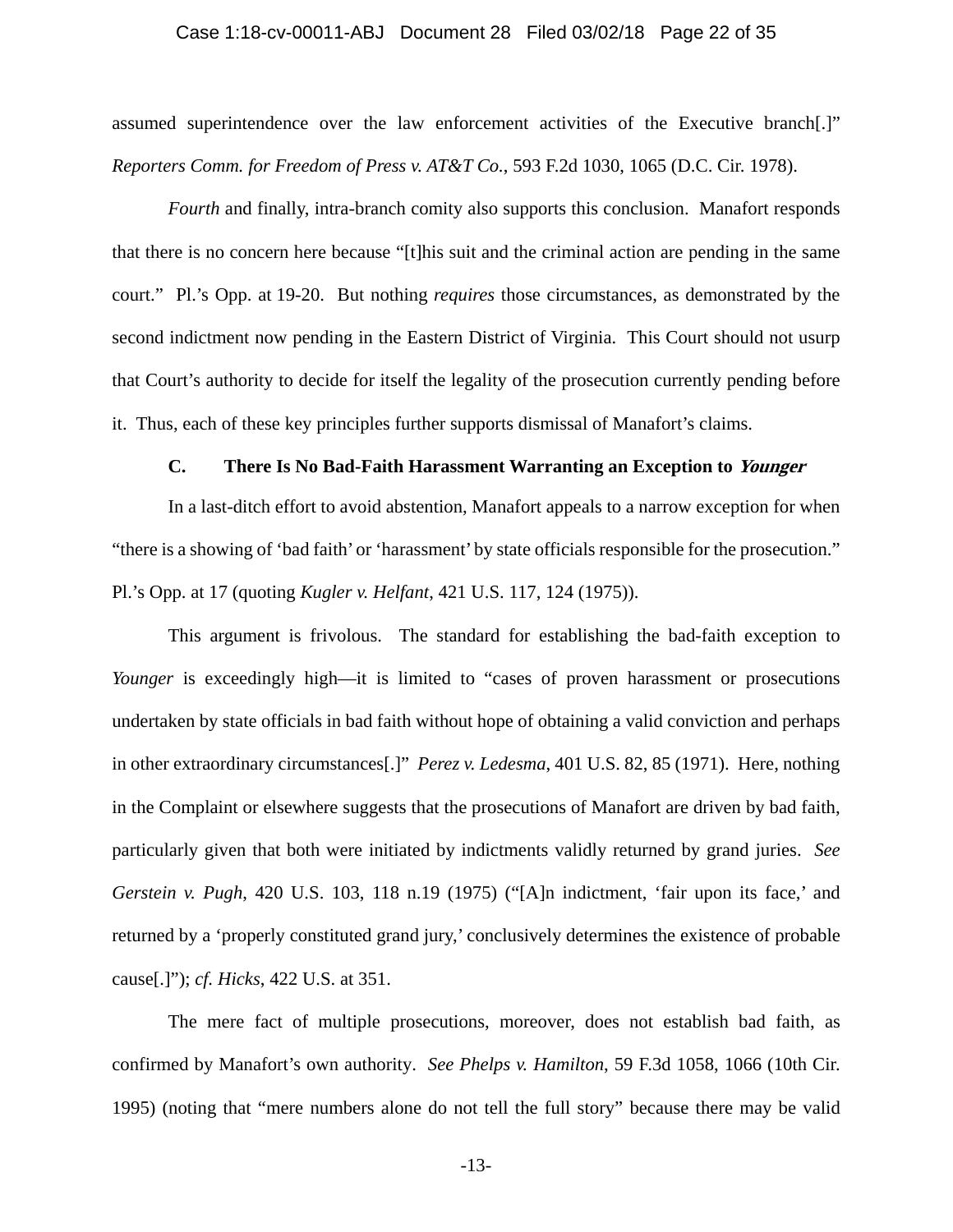## Case 1:18-cv-00011-ABJ Document 28 Filed 03/02/18 Page 23 of 35

reasons for multiple prosecutions, such as "the events themselves were separated by time or jurisdiction"). Here, Manafort is being prosecuted in two Districts because his conduct occurred in multiple Districts, and he refused to waive venue to allow all of the charges to proceed in a single case. *See United States v. Manafort*, No. 17-cr-201 (D.D.C.), ECF No. 190 ¶ 3 (Feb. 22, 2018), ECF No. 191-1 at 3 n.2 (Feb. 20, 2018). The Special Counsel's compliance with venue restrictions does not constitute harassment. *Phelps*, 59 F.3d at 1066-68. The abstention principles set forth in *Younger* and *Deaver* thus squarely foreclose Manafort's lawsuit.

# **II. Count I Should Be Dismissed Because it is Not a Cognizable APA Claim**

Even if this civil action were not barred entirely for the reasons above, the Court should still dismiss Manafort's APA claim in Count I. The underlying criminal proceedings provide an adequate alternate remedy. And Manafort's claim, in any event, improperly seeks to challenge DOJ's internal assignment of responsibility.

# **A. Manafort Has an Adequate Remedy Available in His Criminal Action**

Only agency actions "for which there is no other adequate remedy in a court are subject to judicial review" under the APA, 5 U.S.C. § 704; here, Manafort has an adequate remedy in his criminal action. Manafort agrees that the Federal Rules of Criminal Procedure are "comprehensive," *Deaver*, 822 F.2d at 71, "with respect to a particular criminal prosecution." Pl.'s Opp. at 32. Accordingly, Manafort concedes that he has an adequate remedy as to any given prosecution. Manafort's sole objection is that Criminal Rule 12 motions can halt prosecutions only one at a time. *See id.* This, however, is not the kind of "yawning gap" between the remedies available that renders an alternate review procedure inadequate. *Citizens for Responsibility & Ethics in Wash. (CREW) v. Dep't of Justice*, 846 F.3d 1235, 1246 (D.C. Cir. 2017).

It is of no import that "the broadest relief that Mr. Manafort could secure in the pending criminal suit . . . is dismissal of that single proceeding," Pl.'s Opp. at 32, for the D.C. Circuit has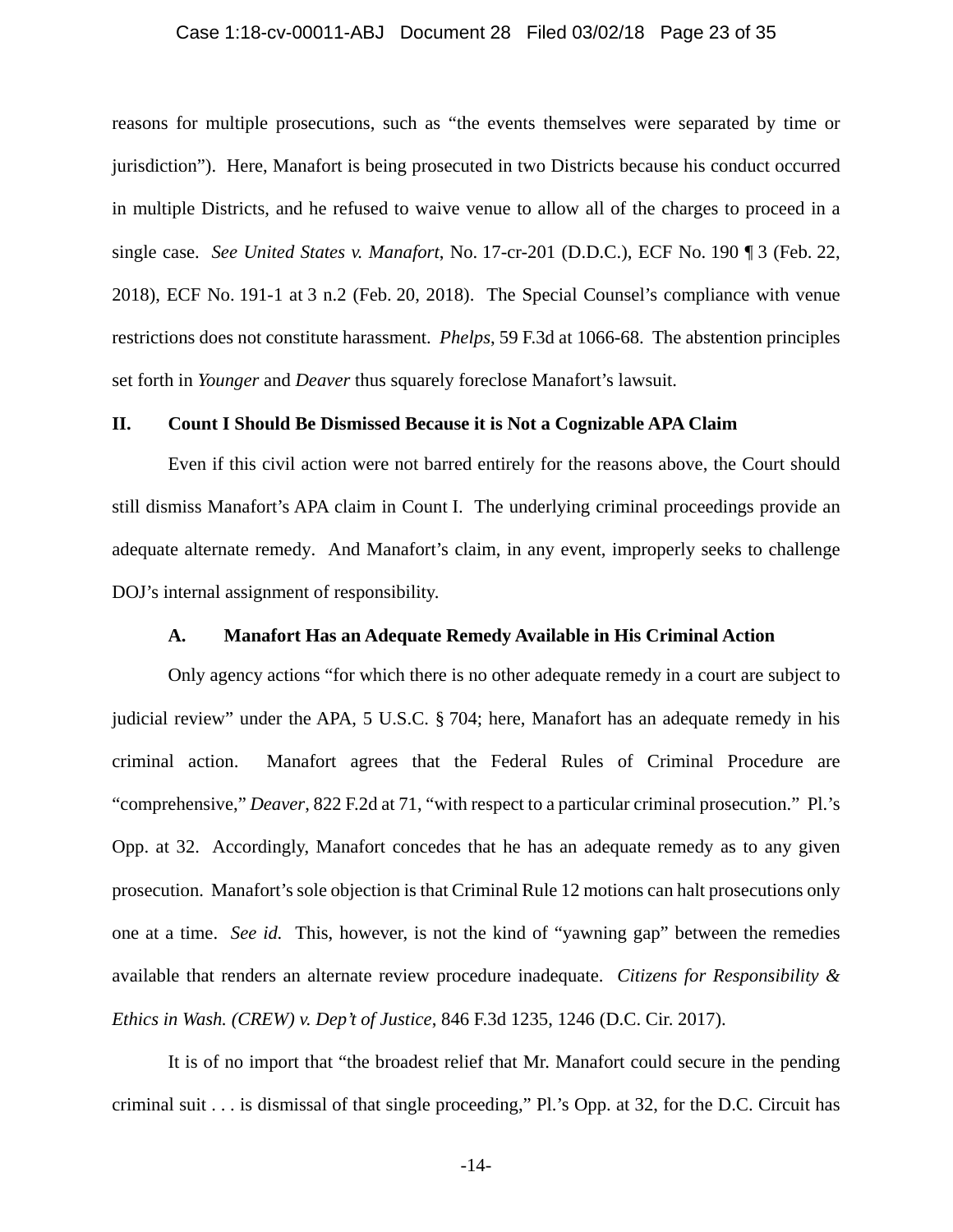## Case 1:18-cv-00011-ABJ Document 28 Filed 03/02/18 Page 24 of 35

held that even where a comprehensive, broad-ranging suit "would be more effective" than "situation-specific" litigation, the latter still "affords an adequate, even if imperfect, remedy." *Garcia v. Vilsack*, 563 F.3d 519, 525 (D.C. Cir. 2009); *see also Women's Equity Action League v. Cavazos*, 906 F.2d 742, 751 (D.C. Cir. 1990) (APA review is unavailable even though the alternative review scheme "may be more arduous, and less effective in providing systemic relief"); *Council of and for the Blind of Del. Cty. Valley, Inc. v. Regan*, 709 F.2d 1521, 1532 (D.C. Cir. 1983) (en banc). Manafort's APA claim is thus precluded, even if the remedies available in his criminal actions are not as expansive as what he seeks here.

# **B. The APA Does Not Permit a Private Party to Challenge DOJ Prosecutorial Assignments**

Count I also fails because Manafort effectively seeks to challenge an internal Government decision about how to assign responsibility over a particular matter. Manafort fails to dispute that, under his view, virtually any employment or assignment decision is subject to APA review by persons who may be affected downstream by the relevant agency official. These kinds of internal agency decisions, however, are not subject to judicial challenge by private parties, a result that finds expression in a variety of doctrines.

# **1. The Special Counsel Regulations Provide No Rights to Manafort**

Private parties cannot enforce internal agency rules that are intended solely to organize the agency and are for the benefit of the agency. *See* MTD Mem. at 22-24. Manafort concedes that the Special Counsel Regulations provide him no rights to enforce. *See* Pl.'s Opp. at 27, 35 n.8. He offers several responses about why he is nonetheless permitted to bring an APA claim founded on the regulations, none of which is persuasive.

Manafort suggests that he is not asserting any "rights" under DOJ's regulations, but rather is asserting a question of "authority," *i.e.*, that under the regulations the Acting Attorney General

-15-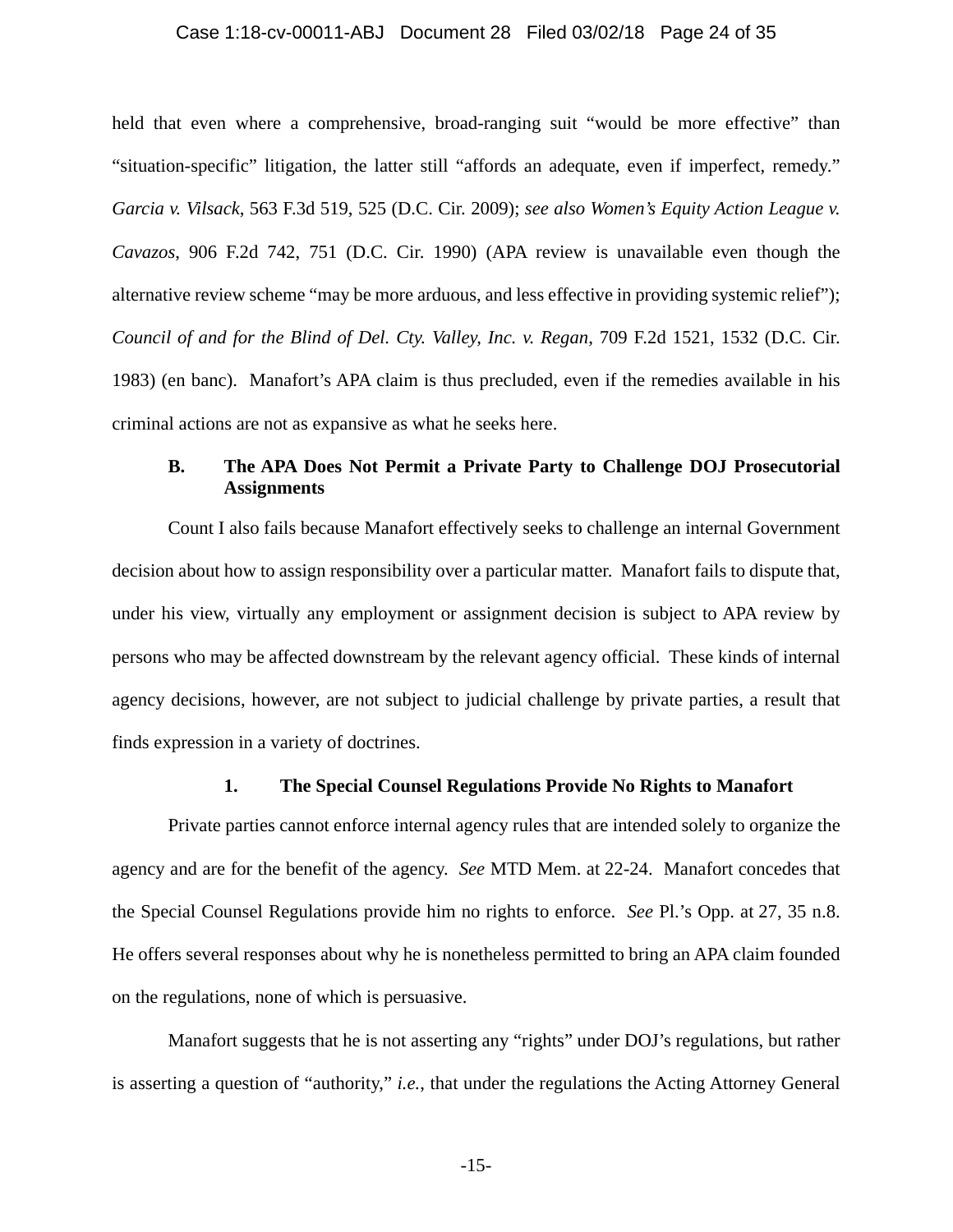#### Case 1:18-cv-00011-ABJ Document 28 Filed 03/02/18 Page 25 of 35

had an "*absence of power*" to issue the Appointment Order. Pl.'s Opp. at 27-28 (emphasis in original). This distinction is spurious. Almost any claim premised on regulations that provide no enforceable rights could be characterized as challenging the "absence of power" under the regulations. Thus, all of the cases holding that internal DOJ policies do not create rights enforceable by individuals, *see* MTD Mem. at 23, could easily have been re-characterized as challenging the prosecutors' absence of power pursuant to the policies. Yet nothing in those decisions indicates that a different result would follow under that framing.<sup>5</sup>

Manafort seeks to distinguish those decisions as involving "non-binding guidelines," whereas the Special Counsel Regulations "have the force and effect of law." Pl.'s Opp. at 29. Manafort's own cited cases are inapposite, however, because nothing precludes DOJ from relying on the Attorney General's overall statutory authority in lieu of, or in combination with, the Special Counsel Regulations. *See* MTD Mem. at 4 n.1 (listing examples of special attorneys appointed pursuant to Attorney General's statutory authority). And even when the Special Counsel Regulations are invoked, nothing in the statutes or regulations provides enforceable rights to individuals *outside* the Executive Branch. *See* 28 C.F.R. § 600.10. The regulations are thus akin to executive orders that do not give private individuals rights to enforce in APA suits. *See, e.g.*, *Air Transp. Ass'n of Am. v. FAA*, 169 F.3d 1, 8-9 (D.C. Cir. 1999); *Defs. of Wildlife v. Jackson*, 791 F. Supp. 2d 96, 120-21 (D.D.C. 2011). The regulations are simply an internal rule of DOJ organization, not the basis for an APA suit. *See Office of Special Counsel*, 64 Fed. Reg. 37,038,

 $\overline{a}$ 

<sup>5</sup> Manafort's reliance on *Larson v. Domestic & Foreign Commerce Corp.*, 337 U.S. 682 (1949), and *Leedom v. Kyne*, 358 U.S. 184 (1958), in this context is also misplaced. *See* Pl.'s Opp. at 27-28. Those cases set forth the framework for a non-statutory *ultra vires* claim and do not address the requirements for a claim under the APA. In any event, those cases confirm that, even for *ultra vires* claims, there must be a violation of an individual right. *See Larson*, 337 U.S. at 693 ("It is a prerequisite to the maintenance of any action for specific relief that the plaintiff claim an invasion of *his legal rights*, either past or threatened." (emphasis added)); *Kyne*, 358 U.S. at 190.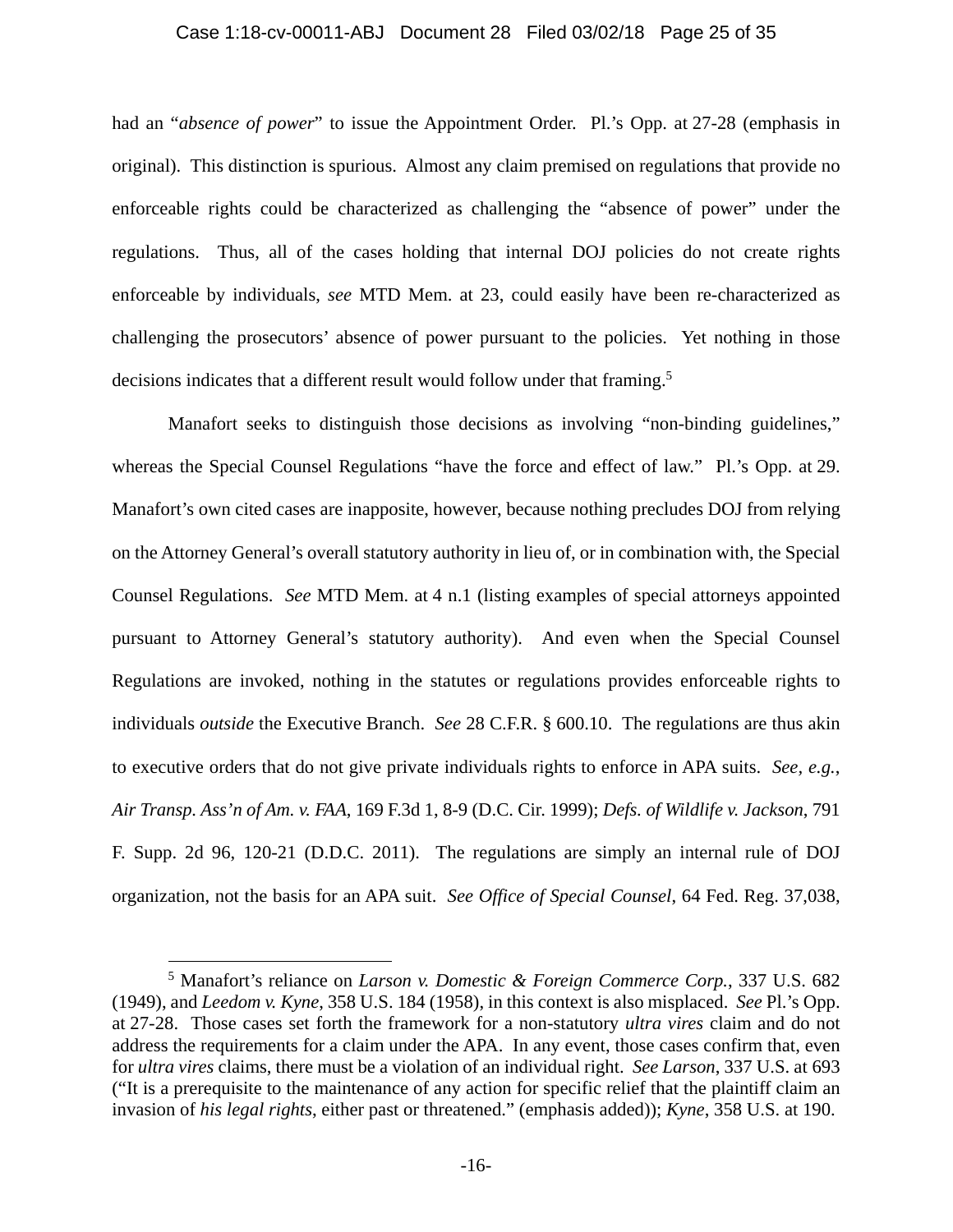## Case 1:18-cv-00011-ABJ Document 28 Filed 03/02/18 Page 26 of 35

37,041 (July 9, 1999); *cf. In re Sealed Case*, 829 F.2d at 64 (Williams, J., concurring) (explaining with respect to prior regulations that "[i]n substance the Regulations simply implement [the Attorney General's] organization of his department").

Nor does the fact that the Special Counsel Regulations were published in the C.F.R. automatically render those regulations enforceable by Manafort. *See Lopez v. FAA*, 318 F.3d 242, 247 (D.C. Cir. 2003) *as amended* (Feb. 11, 2003) (explaining that "[t]he Supreme Court has . . . distinguished between the types of internal agency regulations that are reviewable," namely "between procedural rules benefiting the agency and procedural rules benefitting the party otherwise left unprotected by agency rules"); *see also United States v. Caceres*, 440 U.S. 741, 753- 55 & n.18 (1979); *Am. Farm Lines v. Black Ball Freight Serv.*, 397 U.S. 532, 538-39 (1970). The Special Counsel Regulations here do nothing more than benefit the agency and, accordingly, they provide Manafort no rights on which he can rely as a basis for invalidating agency action.

#### **2. Manafort Does Not Satisfy the Zone of Interests Requirement**

The "zone of interests" test is not a limit on standing, but rather "a limitation on the cause of action for judicial review conferred by the Administrative Procedure Act," foreclosing suit when a plaintiff's interests are "marginally related to or inconsistent with the purposes implicit in the statute" invoked. *Lexmark Int'l, Inc. v. Static Control Components, Inc.*, 134 S. Ct. 1377, 1388- 89 (2014). Manafort's claim falls outside the zone of interests of the relevant statutes here.

Manafort's primary argument is that he satisfies this threshold APA requirement because he is within the zone of interests of the Special Counsel Regulations. As the Government explained, however, binding precedent holds that being within the zone of interests of a regulation is insufficient to obtain APA review. *See* MTD Mem. at 25; *Am. Fed'n of Gov't Emps., AFL-CIO v. Rumsfeld*, 321 F.3d 139, 143-45 (D.C. Cir. 2003); *Town of Stratford v. FAA*, 285 F.3d 84, 89 (D.C. Cir. 2002) (rejecting view that zone-of-interest test could be satisfied by relying on an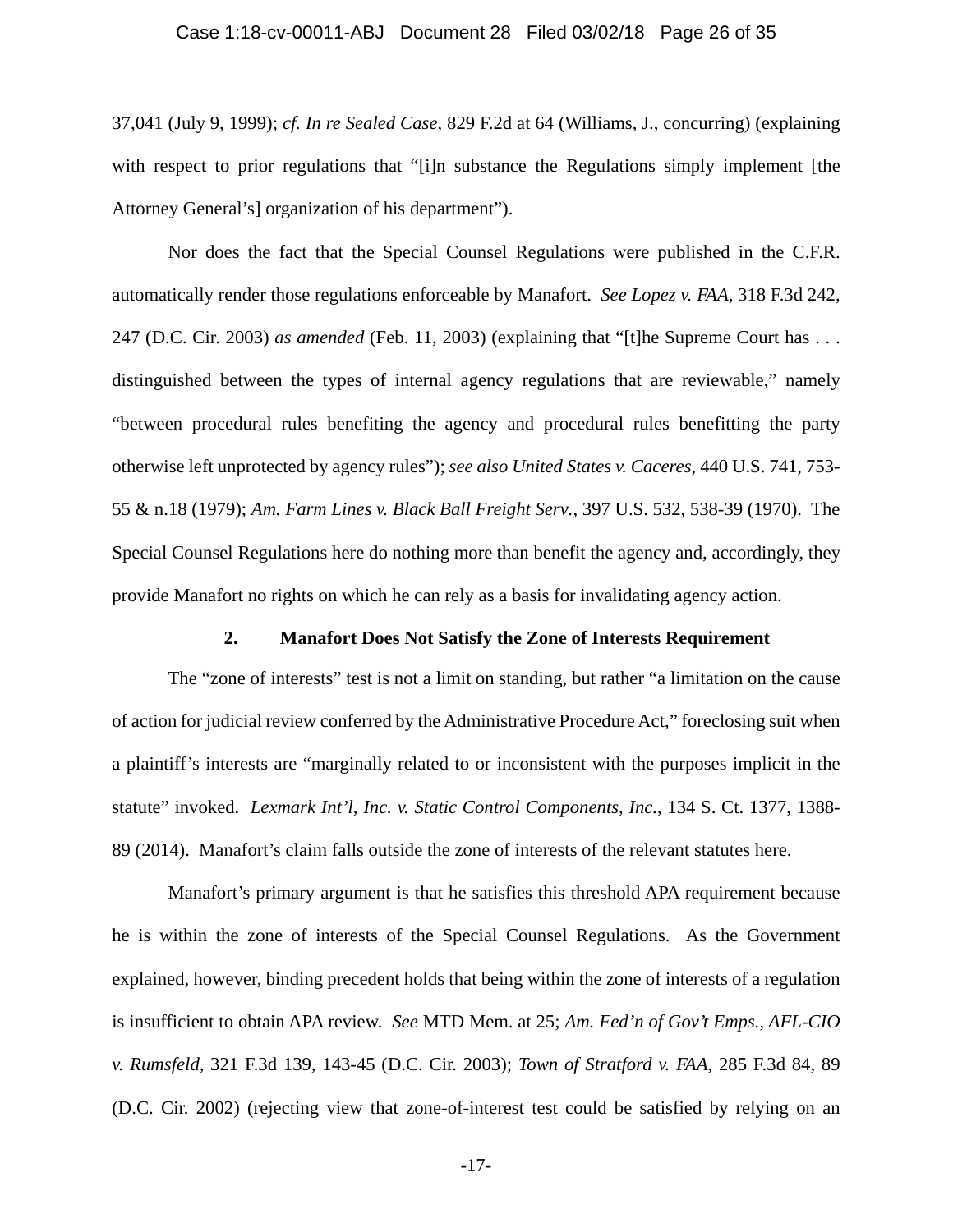## Case 1:18-cv-00011-ABJ Document 28 Filed 03/02/18 Page 27 of 35

"agency regulation implementing a statute"); *Nat'l Fed'n of Fed. Emps. v. Cheney*, 883 F.2d 1038, 1043 (D.C. Cir. 1989) ("It is clear then that appellants must be within the zone of interest of the statutes authorizing OMB Circular A–76, not OMB Circular A–76, itself."). Manafort purports to distinguish these cases merely be describing the factual context in which they arose. *See* Pl.'s Opp. at 25 n.6. But again, the factual contexts for those decisions are irrelevant to the legal principles they announce. The fact that a plaintiff relied on a Circular promulgated by a different agency, for instance, has no bearing on the holding that "[t]he Circular is not a statute" and thus cannot expand the scope of the cause of action created by Congress. *Cheney*, 883 F.2d at 1043.

Manafort relies on two district court decisions that describe "the zone of interests protected by the applicable statutes *and regulations*[.]" Pl.'s Opp. at 23-24. But neither case suggests that the zone-of-interest inquiry may rely on a regulation alone; both courts concluded that the plaintiffs there were encompassed by the *statutory* zone of interests. Moreover, the fact that courts "entertain suits where the agency violates not a statute but the agency's own regulations," *id.* at 24, is irrelevant: Even if a regulation is enforceable, the plaintiff still must come within the *statutory*  zone of interests to bring the underlying claim.

Manafort also relies on cases allowing individuals to sue under the Appointments Clause. *See* Pl.'s Opp. at 21-23. To be sure, private citizens often fall within the "zone of interests" of constitutional provisions. *See generally Bond v. United States*, 564 U.S. 211, 223 (2011). But the ability to bring suit under a constitutional provision sheds no light on whether Manafort may bring a non-constitutional APA claim based solely on the interests protected by a regulation. Manafort cannot satisfy the APA's *statutory* zone-of-interests requirement by relying on *constitutional*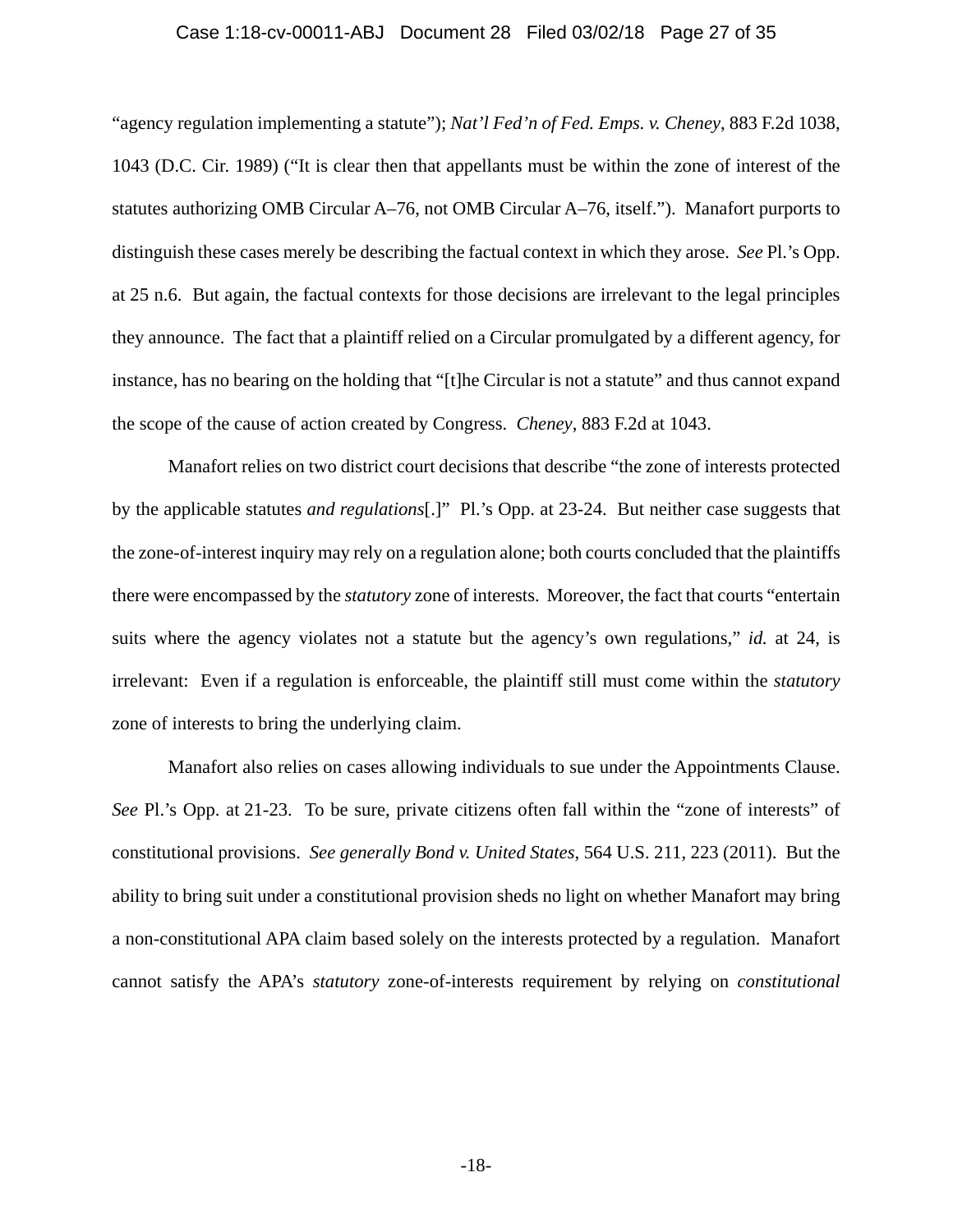provisions not at issue in this case.6

 $\overline{a}$ 

Manafort does not appear to contend that he falls within the zone of interests protected by the relevant statutory provisions themselves. *See* 5 U.S.C. § 301; 28 U.S.C. §§ 509-510. Instead, Manafort argues that the interests of the regulations are somehow incorporated into the statutes, because "[w]hen agencies promulgate regulations that have the force and effect of law, they construe and implement the *statute* Congress has entrusted to them for administration." Pl.'s Opp. at 24. But that principle ordinarily applies to regulations that "have the force and effect of law" in regulating primary conduct by citizens, *e.g.*, legislative rules. The Special Counsel Regulations, however, do not govern the actions of private parties but instead relate to "matters of agency management or personnel." *Office of Special Counsel*, 64 Fed. Reg. at 37,041.

At most, Manafort vaguely suggests that the DOJ statutes evince an interest in political accountability, from which his claims "are not so removed . . . as to be 'marginal.'" Pl.'s Opp. at 25. Yet Manafort does not dispute that the DOJ statutes are grants of authority to the Attorney General, not limitations on the Attorney General's authority. *See* MTD Mem. at 25-26; Pl.'s Opp. at 25. Any implicit interest in accountability reflected in these provisions therefore concerns accountability *to the Attorney General*, not an interest cognizable by persons outside the agency. Nothing in the statutes supports the assumption that "Congress authorized the splaintiff"—a criminal defendant or other private citizen—to bring suit to enforce a purported "accountability" interest. *Lexmark*, 134 S. Ct. at 1389.

<sup>&</sup>lt;sup>6</sup> Manafort also contends that the Government's zone-of-interests argument cannot be reconciled with the argument that the criminal action provides an adequate remedy. *See* Pl.'s Opp. at 23. But the zone-of-interests requirement is part of the APA statutory cause of action; it is a separate question what claims Manafort could raise pursuant to Criminal Rule 12. In any event, the criminal action provides an adequate *forum* to raise his arguments regardless of whether those arguments would succeed. *See* MTD Mem. at 17; *CREW*, 846 F.3d at 1246.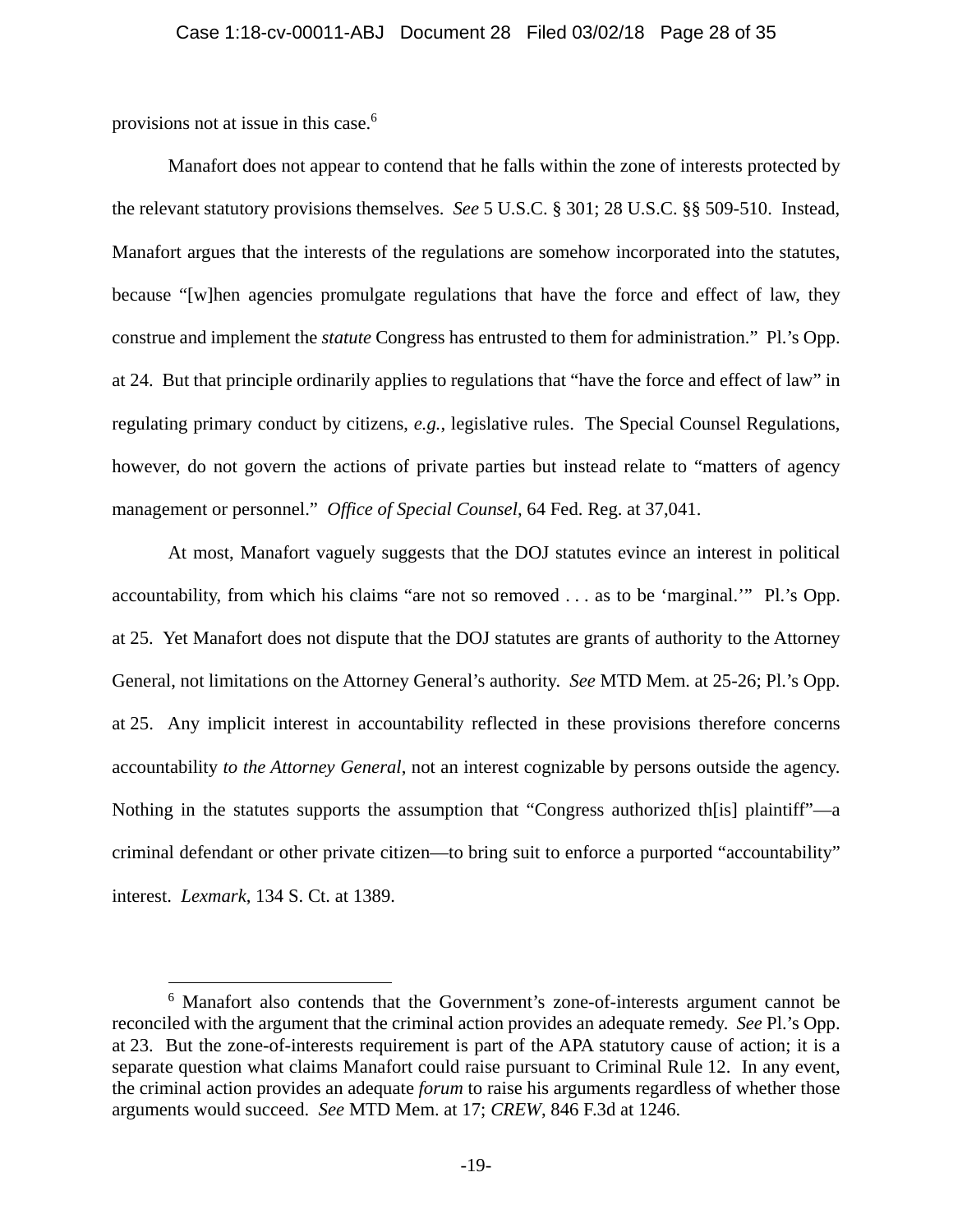## Case 1:18-cv-00011-ABJ Document 28 Filed 03/02/18 Page 29 of 35

Finally, Manafort contends that he need not satisfy the zone-of-interests test if he identifies a "legal wrong" he has suffered. Pl.'s Opp. at 25-27 (quoting 5 U.S.C. § 702). That language in § 702 is designed to distinguish a claim asserting a statutory violation from a claim asserting the violation of a common-law or other pre-existing right. *Lujan v. Nat'l Wildlife Fed'n*, 497 U.S. 871, 882 (1990); *see also Pa. R.R. Co. v. Dillon*, 335 F.2d 292, 294-95 (D.C. Cir. 1964). Here, the claim asserted in Count I—that the Appointment Order contravenes DOJ regulations promulgated under DOJ statutory authority—is clearly attempting to allege a statutory injury, not a commonlaw injury. *See* Pl.'s Opp. at 24-25.

The only plausible common-law interest that Manafort identifies is a property interest, purportedly violated by the search of his home. *See id.* at 26. But this case is not about Manafort's property; in his own estimation, it is about his efforts to challenge the legality of future criminal prosecutions. *See id.* at 16 ("The only remedy that would be adequate in this context is one that directly addresses whether the Special Counsel has legal jurisdiction and authority[.]"). And there is no common-law right in not being criminally prosecuted. *See, e.g.*, *Cobbledick v. United States*, 309 U.S. 323, 325 (1940) ("Bearing the discomfiture and cost of a prosecution for crime even by an innocent person is one of the painful obligations of citizenship."). Thus, Manafort cannot bring a freestanding APA claim to prohibit future prosecutions simply because a warrant was previously issued authorizing the search of his home. *See also* Part I.A, *supra*.

#### **3. The Appointment Order Does Not Constitute Final Agency Action**

Manafort wholly ignores the Government's arguments that the Special Counsel's appointment is merely an interim step in an investigation, and that the Appointment Order does not itself determine any legal consequences outside of DOJ. *See* MTD Mem. at 26-28. Instead, Manafort's only argument is that the Appointment Order was a final decision about who should investigate certain matters, and that it generates legal consequences by granting authority within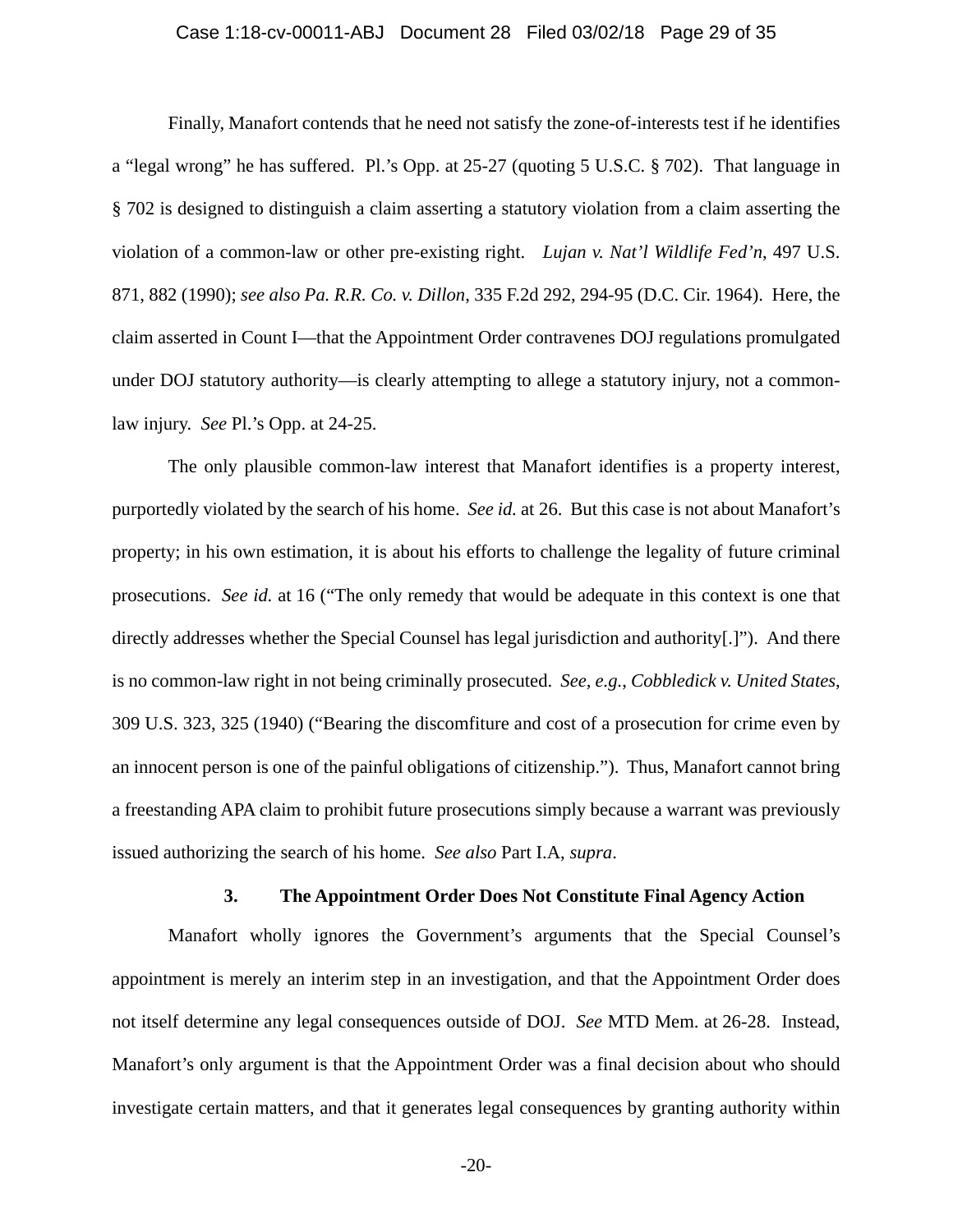DOJ which may be used to initiate legal proceedings. *See* Pl.'s Opp. at 30-31.

Manafort's arguments would require the conclusion that almost any DOJ employment or assignment decision is final agency action. But assignment of a prosecutor to an investigation is only an interim step in that investigation, not the consummation of the agency's decisionmaking with respect to the investigation. And such internal decisions do not involve the kind of "legal consequences" that constitute final agency action, in part because they have no impact outside the agency. *See* MTD Mem. at 26-28. Indeed, even an agency's actual decision to take investigative or litigation steps that, in turn, impose obligations on private parties being investigated or sued, are not themselves final agency actions. *See FTC v. Standard Oil Co. of Cal.*, 449 U.S. 232, 242- 43 (1980) (administrative complaint); *Reliable Automatic Sprinkler Co. v. Consumer Prod. Safety Comm'n*, 324 F.3d 726, 731-32 (D.C. Cir. 2003) (assertion of regulatory jurisdiction); *City of Oakland v. Lynch*, 798 F.3d 1159, 1166-67 (9th Cir. 2015) (filing forfeiture action). Manafort, consequently, cannot satisfy the APA's threshold requirements with respect to Count I.

## **III. Count II Should Be Dismissed Because** *Ultra Vires* **Review is Unavailable**

Manafort's attempt to invoke *ultra vires* review also fails. The claim alleged in Count II of the Complaint is that the Special Counsel has improperly exceeded the Acting Attorney General's authorization. Manafort offers scant defense of this claim, and instead tries to improperly expand his Count I challenge—*i.e.*, by arguing that it is not just an APA claim but also should be incorporated into Count II and analyzed under the doctrine of *ultra vires*, non-statutory review. Both claims fail, and each is addressed in turn.

# **A. Manafort's Claim that the Special Counsel Has Exceeded the Scope of Authority Granted by the Appointment Order Fails**

Count II of the Complaint alleges that, even assuming the Appointment Order is lawful, the Special Counsel has exceeded the scope of authority granted by the Order. *See* Compl. ¶¶ 61,

-21-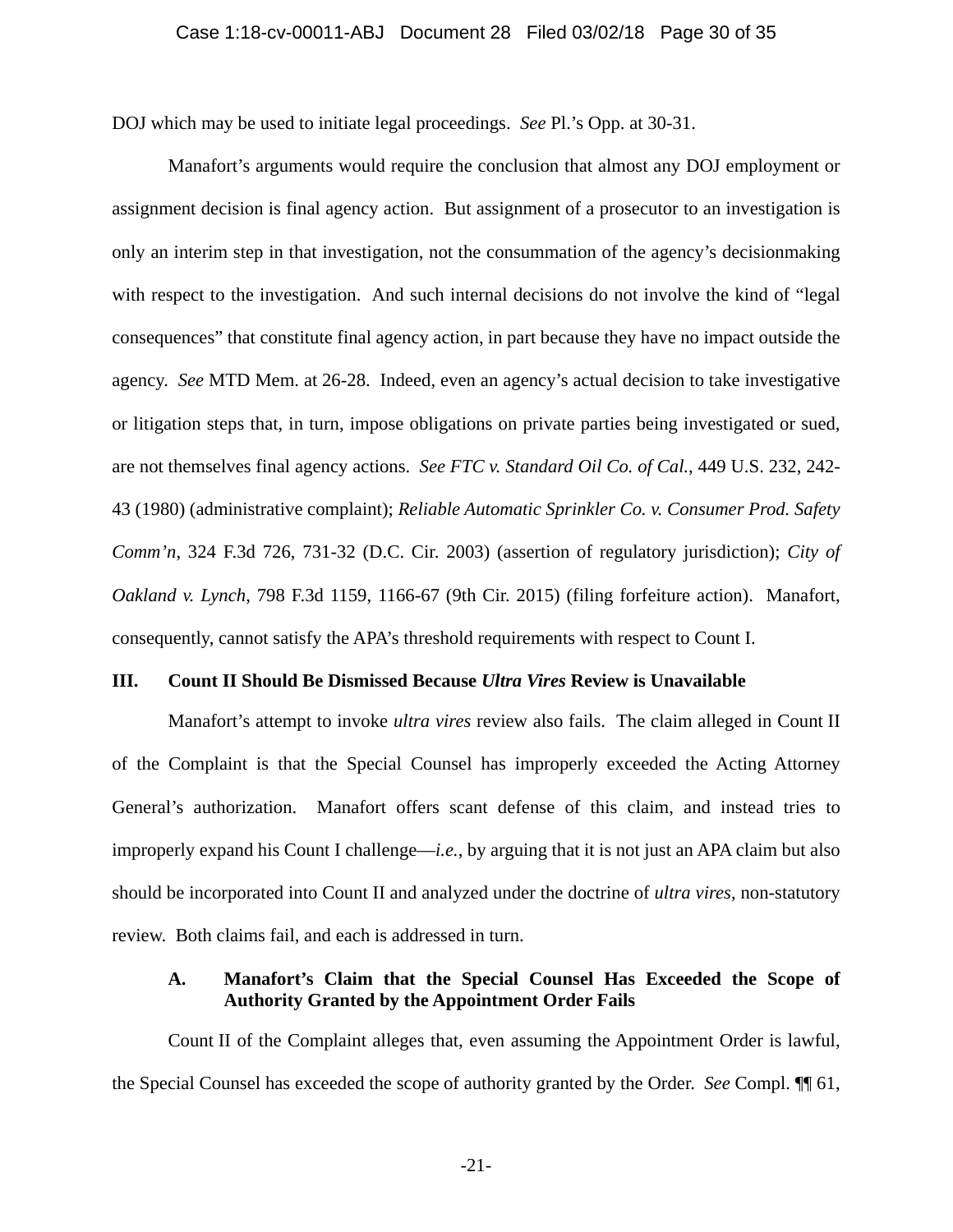#### Case 1:18-cv-00011-ABJ Document 28 Filed 03/02/18 Page 31 of 35

63. Given the significant limitations on when *ultra vires* review is available, Manafort cannot obtain such review here. *See* MTD Mem. at 29-34.<sup>7</sup>

First, an *ultra vires* claim is unavailable where an alternative forum exists for hearing the claim. *See* MTD Mem. at 30 (citing, *e.g.*, *Bd. of Governors of Fed. Reserve Sys. v. MCorp Fin., Inc.*, 502 U.S. 32, 43 (1991)). Manafort does not appear to address this argument at all, and *ultra vires* review is precluded on this basis alone. *See supra* Parts I.B.3, II.A.

Second, an *ultra vires* claim must allege agency action in excess of a statutory or constitutional command, not merely a violation of internal delegations of authority. *See* MTD Mem. at 30-31. Notably, Manafort fails to cite a single case in which an *ultra vires* claim premised on an internal agency delegation was permitted, and he offers no response to the numerous cases focusing specifically on constitutional and statutory commands. Manafort seeks to distinguish the Government's cited cases as involving situations where "*internal* agency officials are alleged to have exceeded their *individual* authority under agency rules—but the action being challenged was within the *agency's* authority nonetheless." Pls.' Opp. at 34 (emphasis in original). But that description reflects Count II exactly: Manafort is alleging that the Special Counsel has exceeded his individual authority under the Appointment Order, even though DOJ clearly has the overall statutory authority to prosecute Manafort for the charged crimes. *See* 28 U.S.C. §§ 516, 547. And that response, in any event, is a distinction without a difference: Any claim that an agency official has "exceeded ... the *agency's* authority" under regulations (which Manafort contends is

<u>.</u>

 $<sup>7</sup>$  Manafort does not defend the Declaratory Judgment Act as providing an independent</sup> basis for jurisdiction. *See* MTD Mem. at 28-29. Manafort relies on *Armstrong v. Exceptional Child Ctr., Inc.*, 135 S. Ct. 1378 (2015), and other similar cases, *see* Pl.'s Opp. at 33-34, all of which confirm that judicial review is available only if the requirements for an *ultra vires* claim are met. *See, e.g.*, *Armstrong*, 135 S. Ct. at 1384-85 (noting that "[c]ourts of equity" cannot "disregard" the "express and implied statutory limitations" on judicial review).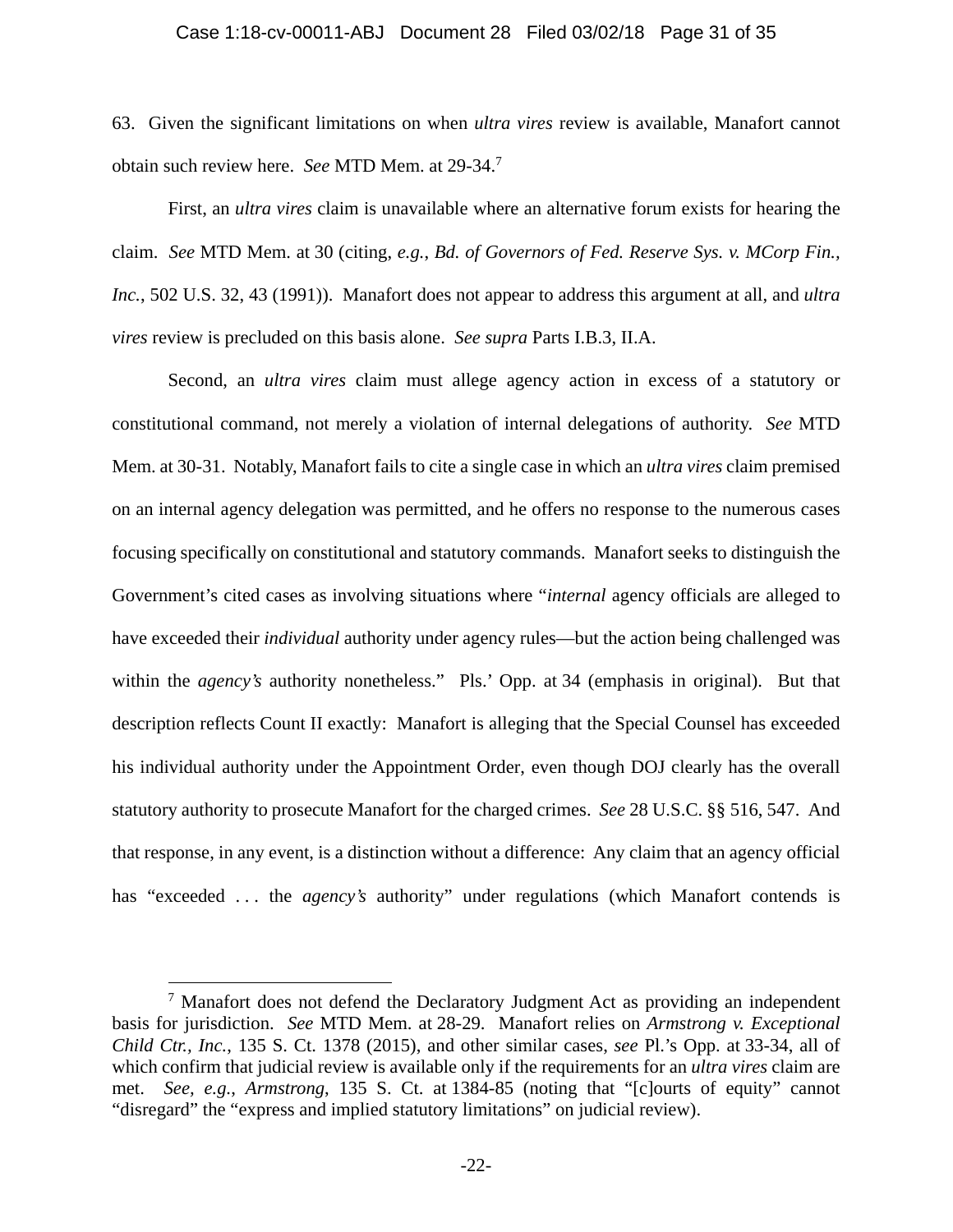## Case 1:18-cv-00011-ABJ Document 28 Filed 03/02/18 Page 32 of 35

reviewable) can equally be described as the agency official exceeding his "authority under agency rules" (which Manafort concedes is not reviewable). Pl.'s Opp. at 34. Manafort also asserts that his claim is not "about 'internal' delegations *within* the DOJ," and instead "concern[s] the scope of authority exercised by an official *outside* the DOJ." *Id.* (emphasis in original). But the Special Counsel is in fact a DOJ employee. *See* 28 U.S.C. § 515(b); 28 C.F.R. § 600.3(b); Appointment Order ¶ (a). Thus, this *ultra vires* claim based on an internal delegation is foreclosed.

Third, an *ultra vires* claim must be founded on the violation of an individual right. *See*  MTD Mem. at 30-31. Manafort responds again that he is not challenging the violation of any rights but is instead challenging a lack of authority. *See* Pl.'s Opp. at 35 n.8. But lack of authority is a necessary—but not sufficient—element of an *ultra vires* claim. *See supra* note 5 (citing *Larson*, 337 U.S. at 693; *Kyne*, 358 U.S. at 190). Manafort makes no effort to explain why he has individual rights under the Appointment Order that he alleges the Special Counsel is violating.

Fourth, Manafort does not point to the kind of "specific," "clear," and "mandatory" "prohibition" on which an *ultra vires* claim must be based, or allege the kind of "obvious" or "apparent" excess that can be adjudicated through *ultra vires* review. *See* MTD Mem. at 32-34. Manafort still does not address how the Appointment Order is a sufficiently clear and specific prohibition to support his claim. Manafort asserts that his past crimes could not "conceivably be thought to 'arise out of' either Mr. Comey's or the Special Counsel's investigation." Pl.'s Opp. at 36-37. The only way to reach that conclusion, however, is to read an implicit limitation into the phrase "arising out of"—*i.e.*, that matters "arise out of" an investigation only if they are uncovered for the very first time during that investigation. There is no basis for reading that implicit limitation into the Appointment Order here, and certainly an implicit limitation cannot form the basis for an *ultra vires* claim—particularly when it would require the Court to adjudicate the relationship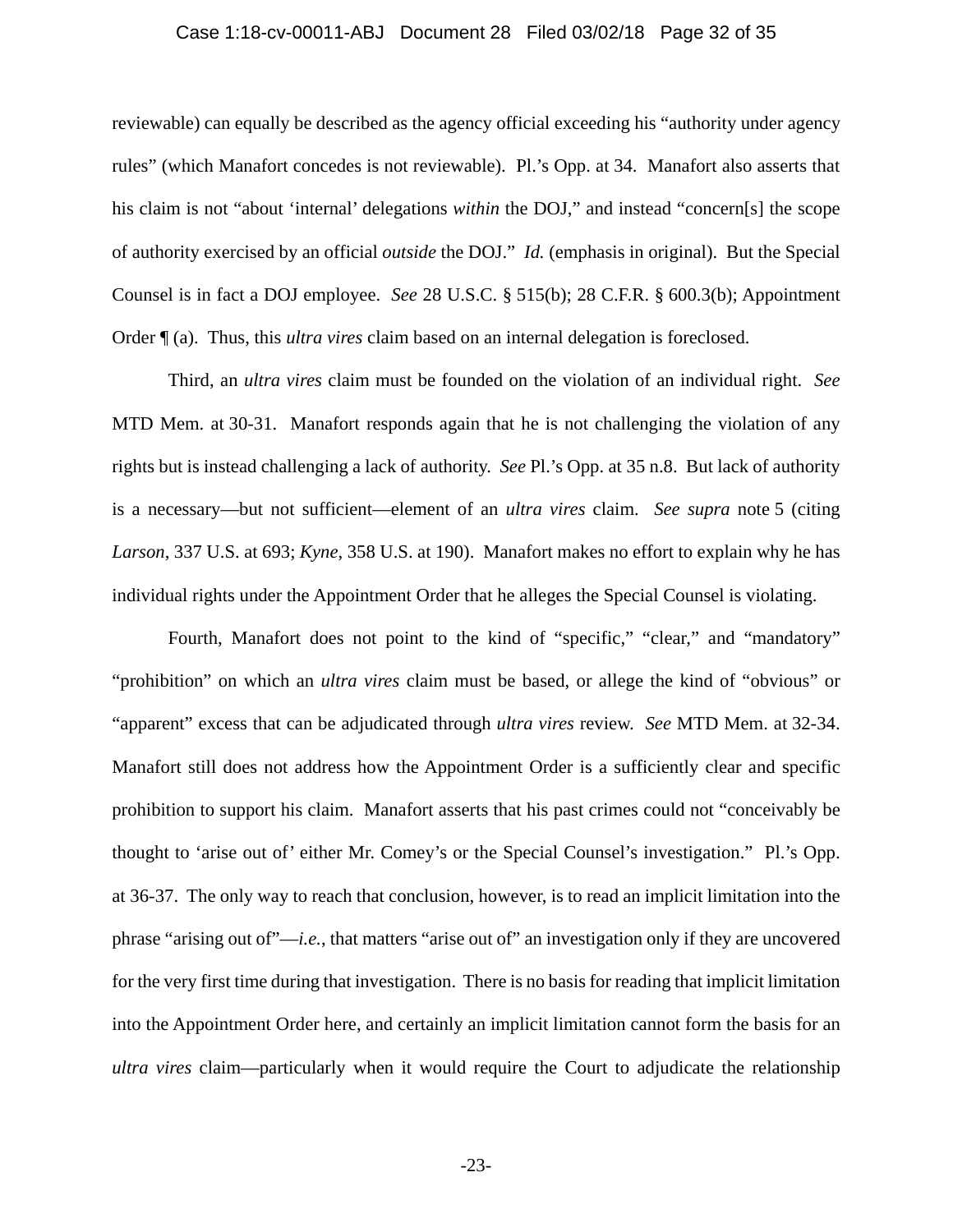between different investigations dealing with non-public, counter-intelligence matters. *See* MTD Mem. at 32-34.

# **B. Manafort Should Not Be Permitted to Raise a New Ultra Vires Theory that Likewise Is Not Cognizable**

Manafort's Complaint makes clear that Count II is brought only against the Special Counsel, and that it seeks to challenge the Special Counsel's actions "as beyond his jurisdiction under the Appointment Order." Compl. ¶ 61; *see also id.* ¶ 63. In response to the Government's motion to dismiss, however, Manafort now seeks to expand Count II to also encompass the claim alleged in Count I—*i.e.*, that the Appointment Order itself conflicts with DOJ's Special Counsel Regulations. *See* Pl.'s Opp. at 33-35. As previously noted, it is "well settled law that a plaintiff cannot amend his or her complaint by the briefs in opposition to a motion to dismiss." *Kingman Park Civic Ass'n*, 27 F. Supp. 3d at 160 n.7. This Court need not consider a claim that Manafort did not even allege in his Complaint.

In any event, Manafort's newly found claim would fail for substantially the same reasons as his other *ultra vires* claim. First, as discussed at length, an alternative forum exists for this claim. Second, this claim is likewise seeking to enforce an internal agency delegation, not a statutory or constitutional command. Third, Manafort's claim is based on DOJ regulations which he has conceded do not provide him any individual rights to enforce.

Fourth and finally, Manafort's Count I theory again does not point to the kind of "specific," "clear," and "mandatory" "prohibition" on which an *ultra vires* claim must be based, or allege the kind of "obvious" or "apparent" excess required. Manafort's theory is founded on a lack of "political accountability," *see* Pl.'s Opp. at 35, but he wholly ignores the overall regulatory framework—including the reporting requirements set forth in 28 C.F.R. § 600.8(b)—which provide a "resulting opportunity for consultation" throughout the investigation. *Office of Special* 

-24-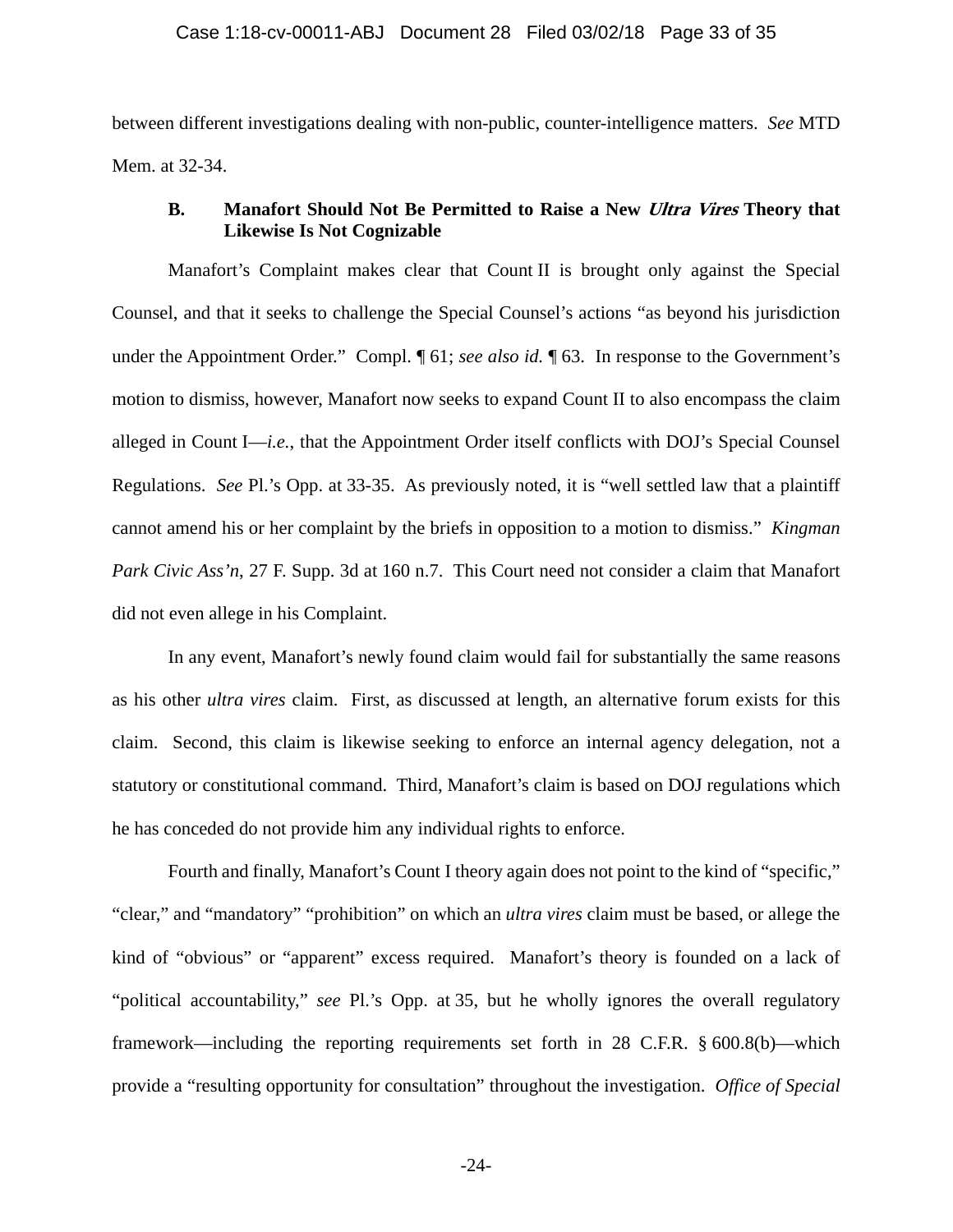## Case 1:18-cv-00011-ABJ Document 28 Filed 03/02/18 Page 34 of 35

*Counsel*, 64 Fed. Reg. at 37,040; *see also* 28 C.F.R. § 600.7(a) (special counsel is to comply with Department of Justice rules, regulations, procedures, and policies); USAM § 6-4.200 (Tax Division must approve all criminal tax charges); USAM § 9-90.710 ("No prosecution under [the Foreign Agents Registration Act] may be instituted without the express approval of the National Security Division or higher authority."). Moreover, Manafort's theory again depends upon an implicit limit—*i.e.*, that the procedures in 28 C.F.R. § 600.4 *impliedly* limit the authority that the Attorney General (or Acting Attorney General) can grant at the outset. As discussed above, implied limitations are inconsistent with the basic requirements of an *ultra vires* claim.

# **C. Judicial Notice of the Testimony Is Proper But Also Unnecessary**

Finally, Manafort questions the extent to which the Court can take judicial notice of the Acting Attorney General's testimony. *See* Pl.'s Opp. at 37-38. Even Manafort agrees, however, that the Court may appropriately consider "[t]he fact of the testimony." *Id.* Thus, the *fact* that the Acting Attorney General testified that the Special Counsel is operating within his authority can properly be considered as part of the overall inquiry into the plausibility of Manafort's *ultra vires*  claims. *See Williams v. Lew*, 819 F.3d 466, 473 (D.C. Cir. 2016); *Tellabs, Inc. v. Makor Issues & Rights, Ltd.*, 551 U.S. 308, 322 (2007); *see also Hurd v. Dist. of Columbia*, 864 F.3d 671, 686-87 (D.C. Cir. 2017).

In any event, there are ample grounds on which Manafort's claims should be dismissed that do not depend in any way on the Acting Attorney General's testimony. To the extent the Court has any doubts about the propriety of considering the testimony, the Court should simply ignore it and dismiss the Complaint on one of the purely legal bases discussed above.

# **CONCLUSION**

For the foregoing reasons, the Court should dismiss the Complaint with prejudice.

-25-